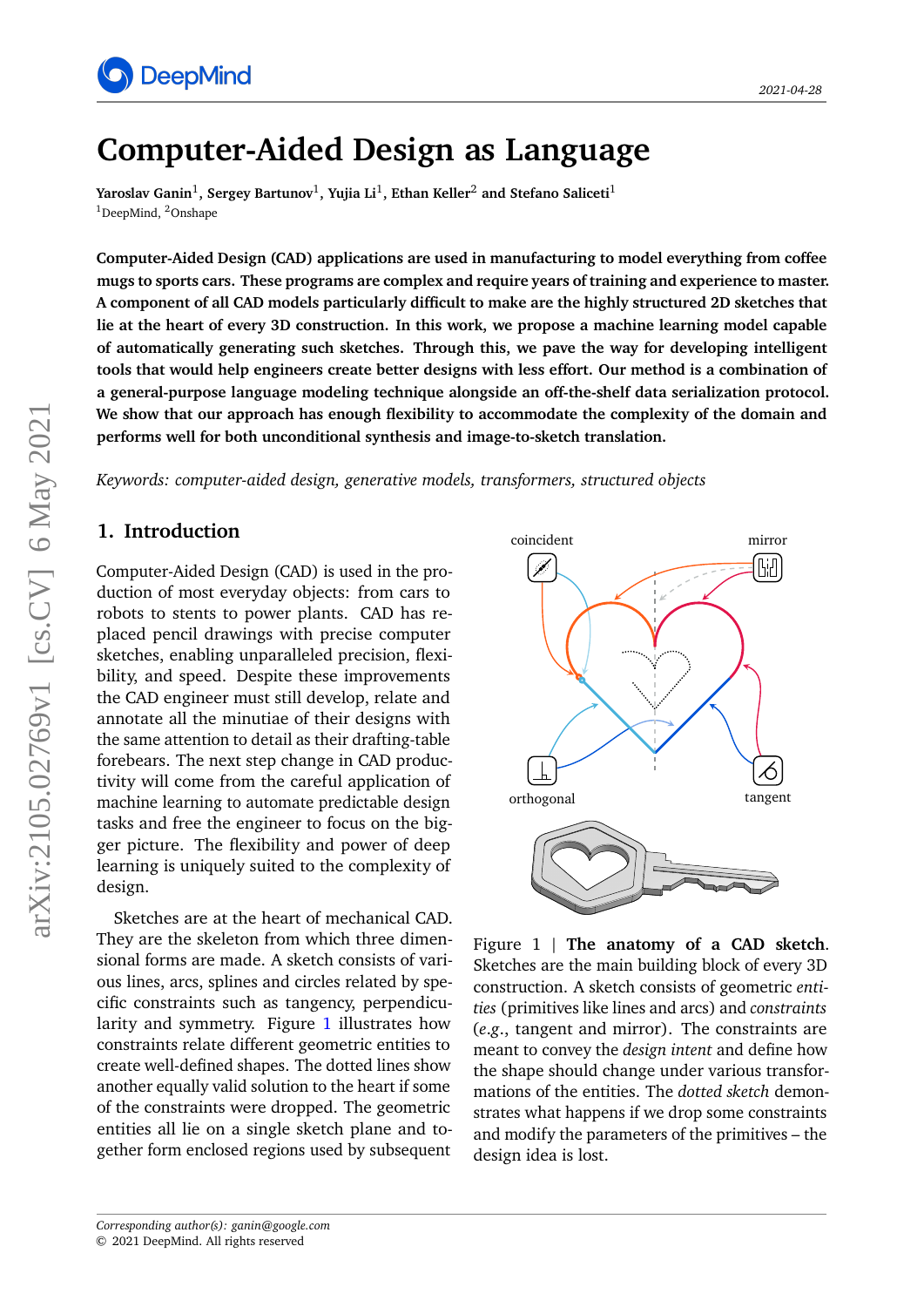construction operations such as lofts and extrusions to generate complex 3D geometry.

Constraints make sketches much more complicated than they initially appear. They express relationships that can indirectly affect every entity in the sketch. For instance, in Figure [1,](#page-0-0) if the point at which the two arcs meet is dragged up while the bottom corner is kept stationary, the heart will grow in size. Even though the transformation may seem simple, that growth is actually the result of every constraint working in concert. The constraints ensure the shape remains in the state the designer conveyed despite every one of the entities having changed size and location. Because of this complex interplay between entities, it's easy to accidentally specify a set of constraints that is impossible for the constraint solver to satisfy, resulting in an invalid sketch. For example, two lines that satisfy both parallel and perpendicular constraints are impossible to draw. In a complex sketch, chains of constraint dependencies can make it exceedingly difficult for a designer to determine which constraint to add without invalidating the sketch. Additionally, for a given set of entities, there are many equally valid constraint systems that yield similar sketch behavior. A high quality sketch uses a set of constraints that preserves design intent, meaning the semantics of the sketch are preserved even as entity parameters (such as dimensions) are altered [\(Barbero](#page-17-0) [et al.,](#page-17-0) [2017;](#page-17-0) [Hartman,](#page-18-0) [2005;](#page-18-0) [Kyratzi and Azari](#page-18-1)[adis,](#page-18-1) [2020;](#page-18-1) [Wu,](#page-19-0) [2009\)](#page-19-0). Simply put, no matter how the entity dimensions are changed, the heart in [1](#page-0-0) will always be a heart. The challenge of capturing design intent coupled with the inherent complexity of choosing a consistent constraint system make sketch generation an exceedingly difficult problem [\(Rynne and Gaughran,](#page-19-1) [2008\)](#page-19-1).

The aforementioned complexities of sketch construction are analogous to those of natural language modeling. Selecting the next constraint or entity in a sketch is like the generation of the next word in a sentence. In both contexts, the selection must function grammatically (form a consistent constraint system in the case of the sketch) and work towards some cohesive meaning (preserve design intent). Luckily, there are many tools that have proved highly successful in

generating natural language. The top performers are unequivocally machine learning models that train on vast amounts of real-world data [\(Brown](#page-17-1) [et al.,](#page-17-1) [2020;](#page-17-1) [Radford et al.,](#page-19-2) [2019\)](#page-19-2). The Transformer architecture [\(Vaswani et al.,](#page-19-3) [2017\)](#page-19-3) in particular demonstrates unparalleled ability to create cohesive sentences, and is therefore a promising choice for adapting to the task of sketch generation. This work is our take at this adaptation. We make the following contributions:

- We devise a method for describing structured objects using Protocol Buffers [\(Varda,](#page-19-4) [2008\)](#page-19-4) and demonstrate its flexibility on the domain of natural CAD sketches.
- We propose several techniques for capturing distributions of objects represented as serialized Protocol Buffers. Our approach draws inspiration from recent advances in language modeling while focusing on eliminating data redundancy.
- We collect a dataset containing over 4.7M of carefully preprocessed parametric CAD sketches. We use this dataset to validate the proposed generative models. To our knowledge, the experiments presented in this work significantly surpass the scale of those reported in the literature both in terms of the amount of training data and the model capacity.

# **2. Related work**

**Constraints and design intent.** Well-chosen sketch constraints are essential to properly convey design intent [\(Ault,](#page-17-2) [1999\)](#page-17-2) and facilitate its resilience to successive parameters modifications which is often understood as a measure of the quality of a design document [\(Company](#page-18-2) [et al.,](#page-18-2) [2019\)](#page-18-2). Among studies conducted on how to predict constraints in a CAD sketch, [Kyratzi](#page-18-1) [and Azariadis](#page-18-1) [\(2020\)](#page-18-1) introduce an analysis of intention-regularities and the relative set of metaconstraints, thus prescribing a set of rules to properly design a constraint set. [Veuskens et al.](#page-19-5) [\(2020\)](#page-19-5) present a framework to iteratively guide the user in suggesting a set of missing constraints from a sketch. None of the proposed approaches, derived from the Human-Computer Interaction commu-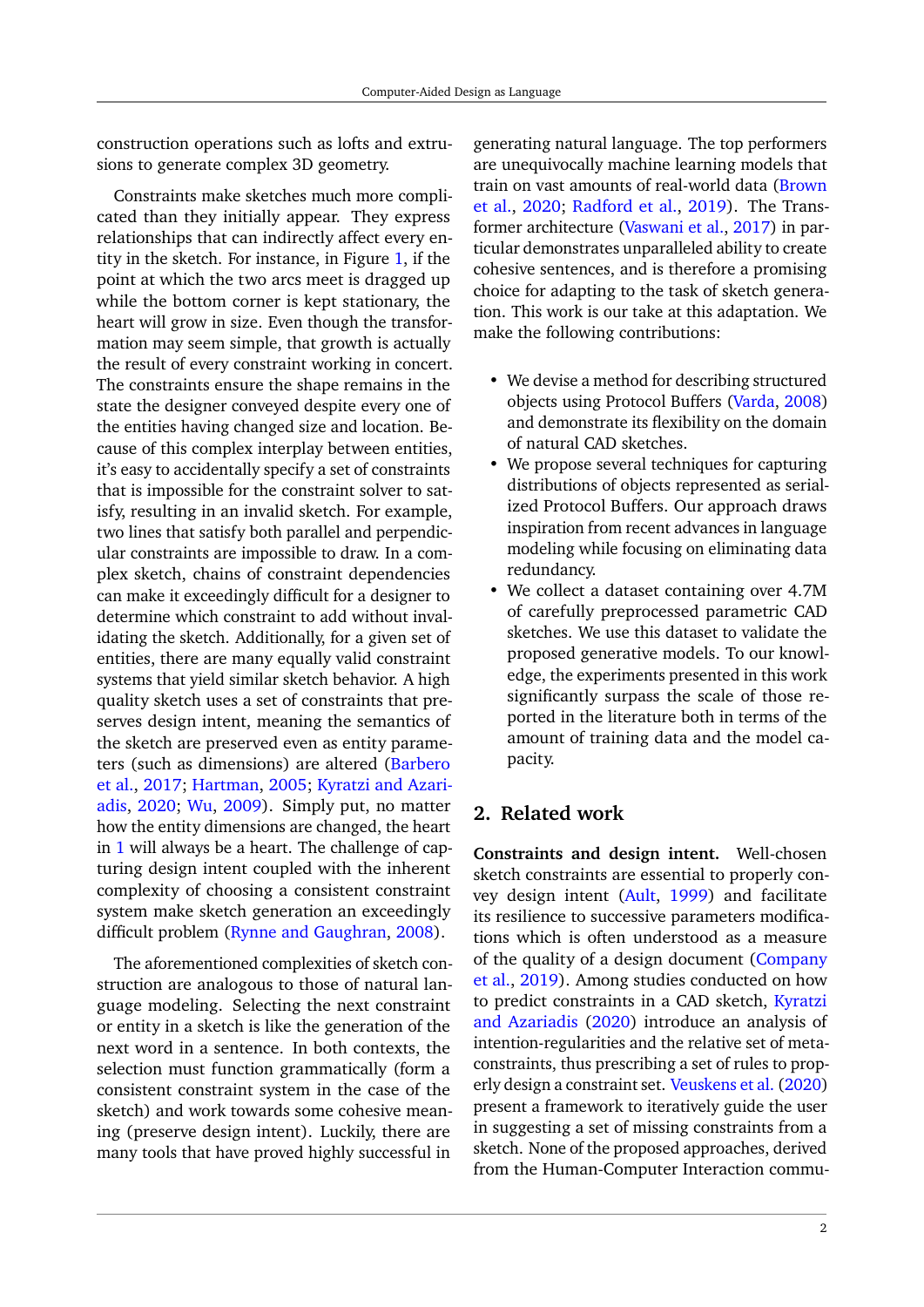

<span id="page-2-0"></span>Interpreter states

Figure 2 | **Interpreter-guided generation of a sketch.** At each point in time, a Transformer [\(Vaswani](#page-19-3) [et al.,](#page-19-3) [2017\)](#page-19-3) outputs a raw value which is fed into an *interpreter* that decides which field of a *Protocol Buffers* message this value corresponds to. Once the field is populated the interpreter communicates its decision back to the Transformer and transitions to the next state. The system is capable of generating sequences of *arbitrary structured objects* and therefore is suitable for synthesizing both sketch entities and constraints in one go.

nity, leverages machine learning techniques to infer those rule-sets from the data. Since explicit programming of such rules can be very difficult, performance of rule-based systems is constrained by the effort put in curating the set of rules which, we believe, is ultimately less efficient than directly capturing human practice by a high-capacity generative model.

**Datasets and generative models for CAD.** Until recently there were very few parametric CAD datasets large and varied enough to serve as training data for machine learning. This situation had started to change with the release of the ABC dataset [\(Koch et al.,](#page-18-3) [2019\)](#page-18-3). It contains a collection of 3D shapes from the Onshape public repository [\(Onshape developers\)](#page-18-4) and is intended to be used in geometric deep learning research. In order to enable the latter, the authors provide

ground-truth targets for a variety of tasks ranging from estimation of differential surface properties to feature detection. Unfortunately, the main focus of this work revolves around meshes and, as a result, the parametric aspect of the data is largely overlooked. This manifests itself in incompleteness of the supplied symbolic representations of the shapes. When it comes to the CAD sketches specifically, little to no effort was put to extract and prepare them for machine learning applications.

Several works concurrent with ours aim to address the limitations of [\(Koch et al.,](#page-18-3) [2019\)](#page-18-3) and shift focus to CAD construction sequences, *i*.*e*., to *how* of design rather than *what*. [Seff et al.](#page-19-7) [\(2020\)](#page-19-7) center their attention on contributing a more complete and easy to use dataset of 2D sketches. As we discuss in Section [5,](#page-11-0) the resulting data suffers from a significant amount of duplication and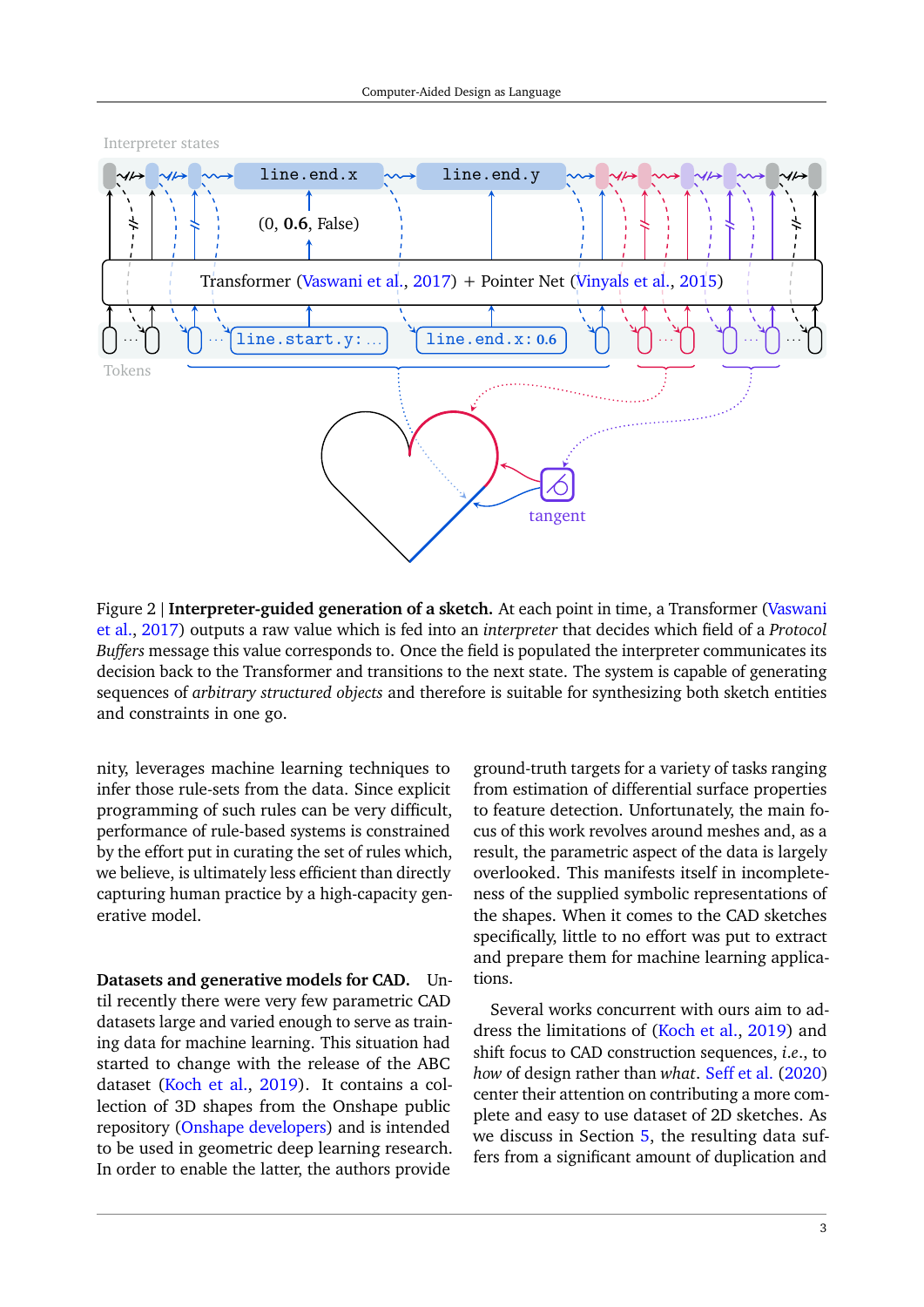therefore should be used with caution. In addition to the dataset, the paper also proposes a baseline generative model employing autoregressive message passing networks [\(Gilmer et al.,](#page-18-5) [2017\)](#page-18-5). This approach, however, can only handle simple sketches and heavily relies on the external solver to determine the final placement of primitives.

Fusion 360 Gallery [\(Willis et al.,](#page-19-8) [2020\)](#page-19-8) attacks CAD data from a different angle. Here, the task is to recover a sequence of extrusion operations that gives rise to a particular target 3D shape. Despite dealing with 3D, this setting is deliberately limited: sketches are assumed to be given and the proposed model only decides on which sketch to extrude and to what extent. While [\(Willis et al.,](#page-19-8) [2020\)](#page-19-8) is a step towards full parametric CAD generation, it is unclear how well this approach will scale to more real-world scenarios.

**Image to CAD conversion.** Beyond unconditional generation, the research community has a long-standing interest in the problem of conversion from a drawing (either computer-rendered or hand-drawn) to a vectorized CAD description. This task can be seen as a special case of image vectorization [\(Jimenez and Navalon,](#page-18-6) [1982\)](#page-18-6) and has been extensively studied in the past [\(Dori and Tombre,](#page-18-7) [1995;](#page-18-7) [Dori and Wenyin,](#page-18-8) [1999;](#page-18-8) [Nagasamy and Langrana,](#page-18-9) [1990;](#page-18-9) [Vaxiviere](#page-19-9) [and Tombre,](#page-19-9) [1992\)](#page-19-9). However, those systems mostly relied on heuristic object recognition and were not learning-driven. In this paper we present an image conditional model as a solution to this problem. In contrast to existing approaches we make no assumptions on visual appearance, do not program any object recognition heuristics, and instead learn them from the training data.

**Vector image generation and inference.** Synthesizing CAD sketches bears a lot of similarities with predicting vector graphics. In this field, several recent works employ autoencoders to model vector art. [Carlier et al.](#page-17-3) [\(2020\)](#page-17-3) present a hierarchical VAE [\(Kingma and Welling,](#page-18-10) [2013\)](#page-18-10) capable of producing novel SVG icons. Im2Vec [\(Reddy](#page-19-10) [et al.,](#page-19-10) [2021\)](#page-19-10) takes this idea even further and rely on a differentiable renderer to remove the necessity for having training data in vector format. In

contrast to our approach, both of these methods use highly domain-dependent architectures and, therefore, it would be a non-trivial task to adapt them for generation of complex sketch objects. Similarly, [\(Li et al.,](#page-18-11) [2020\)](#page-18-11) use differentiable renderers to allow gradient-based optimization of visible entities constituting a vector image. However, this idea is not straightforwardly applicable to sketch generation since the choice of what entities to use in the sketch as well as handling of constraints are discrete in their nature.

[Egiazarian et al.](#page-18-12) [\(2020\)](#page-18-12) address the task of vectorizing raster technical drawings by means of a custom, multi-stage computer vision pipeline. As such, this system is not formulated as an endto-end trainable model and also does not concern constraint inference which, as we argue, is an important aspect of sketch modeling.

**Transformers for sequence modeling.** In recent years, Transformers [\(Vaswani et al.,](#page-19-3) [2017\)](#page-19-3) have become the dominating approach in many sequence modeling applications. Works like [\(Brown et al.,](#page-17-1) [2020;](#page-17-1) [Dhariwal et al.,](#page-18-13) [2020;](#page-18-13) [Ramesh et al.,](#page-19-11) [2021;](#page-19-11) [Razavi et al.,](#page-19-12) [2019\)](#page-19-12) demonstrate impressive and sometimes surprising capability of the architecture to exhibit intelligent behaviour in tasks like image and audio synthesis and generation of natural language. For that reason, we employ Transfomers as a computational backbone for the system we present in this manuscript.

Our method can be seen as generalization of PolyGen [\(Nash et al.,](#page-18-14) [2020\)](#page-18-14), a Transformer-based generative model for 3D meshes. Similarly to [\(Nash et al.,](#page-18-14) [2020\)](#page-18-14), we use Pointer Networks [\(Vinyals et al.,](#page-19-6) [2015\)](#page-19-6) to relate items in the synthesized sequence. Unlike PolyGen, however, our framework can handle non-homogeneous structures of arbitrary complexity. Moreover, we simplify the architecture to use a single neural network to generate the entire object of interest. All these improvements make our approach a good fit for modeling CAD sketches and potentially other components of CAD constructions.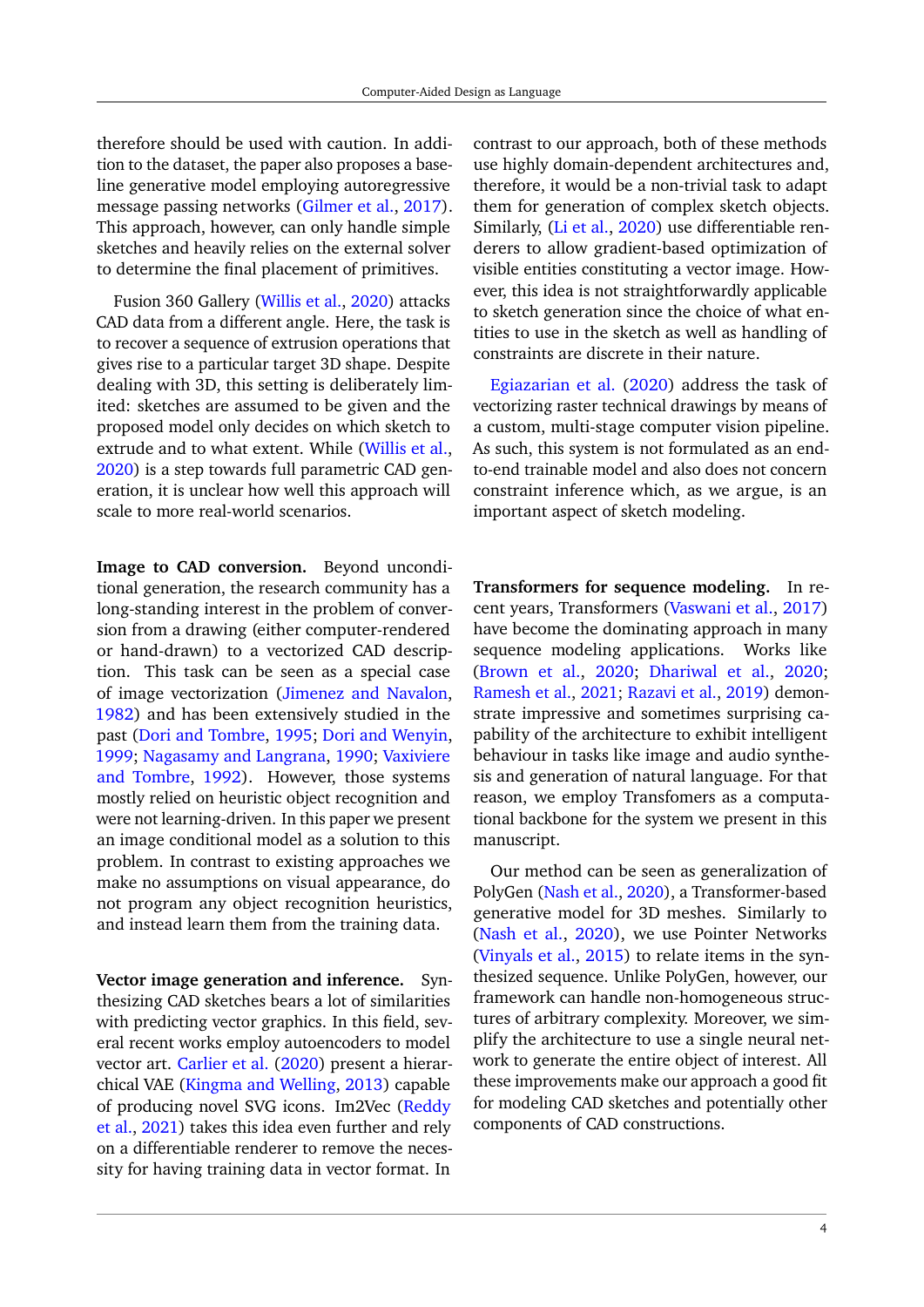# **3. Data**

### **3.1. Sketches**

A CAD *sketch* is a 2D drawing that lives on some 3D plane and consists of a set of geometric primitives such as points, line segments, arcs and circles called *sketch entities* (see Figure [3\)](#page-4-0). Sketches are considered a starting point for most CAD models: a 2D sketch can be "extruded" to create a 3D shape; further sketches can be used to modify and refine existing 3D geometries by creating pockets, ridges, holes or protrusions. The sketching operation in Onshape accounts for about 35% of the features created every day [\(Chastell,](#page-18-15) [2015\)](#page-18-15) making it a potentially high impact target for machine learning research.

Onshape is a *parametric* solid modeling software. This means that designs are dimensiondriven, *i*.*e*., the geometry can be changed by modifying dimensions. Ideally, we would like these changes to be predictable and to preserve the integrity of the geometry, *e*.*g*., connected line segments should remain connected, orthogonal curves should remain orthogonal and so on. In other words, sketch transformations should respect the *design intent*. One way to achieve this is by introducing a set of relationships between sketch entities. For example, if we draw two circles that happen to be concentric we can state this relation explicitly so that when one of the circles is moved, the other moves with it, maintaining the relation. We call such relations *sketch constraints*. In this framework, in order to create a simple rectangular shape we would start with four line segments, constrain the end points to coincide forcing the shape to stay closed at all times and, finally, make the opposite and the adjacent segments parallel and orthogonal respectively.

A 2D sketch is thus defined by two collections of objects: entities and constraints. The parameters of entities (*e*.*g*., coordinates of points, radii of circles and so on) that we supply to the CAD software do not need to be precise as they will be used only as an *initial guess* by the underlying *constraint solver*. The solver's task is to adjust the geometric configuration so that all the constraints are satisfied. It should be noted that, in general, the solver considers entities and con-

<span id="page-4-0"></span>

Figure 3 | **Examples from our sketch dataset.** Here, we only show *entities*. Although typical sketch shapes are somewhat regular, the data contains a significant number of objects that may seem invalid. The latter is usually due to the fact that we are considering them outside the context of the 3D construction they belong to.

straints holistically so the order in which they appear in corresponding collections does not matter. As we model sketches as sequences, this does mean that there are many different orderings (and also potentially different parameter values for the entities, as they do not need to be precise) that correspond to the same sketch. We will expand more on this in Section [3.2.](#page-4-1)

#### <span id="page-4-1"></span>**3.2. Data layout**

In order to store and process sketches, we employ Protocol Buffers (PB) [\(Varda,](#page-19-4) [2008\)](#page-19-4) rather than the raw JSON format [\(Pezoa et al.,](#page-19-13) [2016\)](#page-19-13) provided by the Onshape API. The benefit of using this approach is twofold: the resulting data occupies less space because unnecessary information is removed, and the PB language makes it easy to define precise specifications for complex objects with varied structure.

Figure [4](#page-5-0) shows how we represent the *line entity* and the *mirror constraint* (see Appendix [A](#page-20-0) for an extensive list of supported objects). The line specification is straightforward: we first need to decide whether our entity should be treated as a construction geometry (construction geometries will not be displayed in the final drawing) and then provide pairs of coordinates for the beginning and end of the segment. Constraints, such as the mirror constraint, are generally defined in a similar fashion to entities. The MirrorConstraint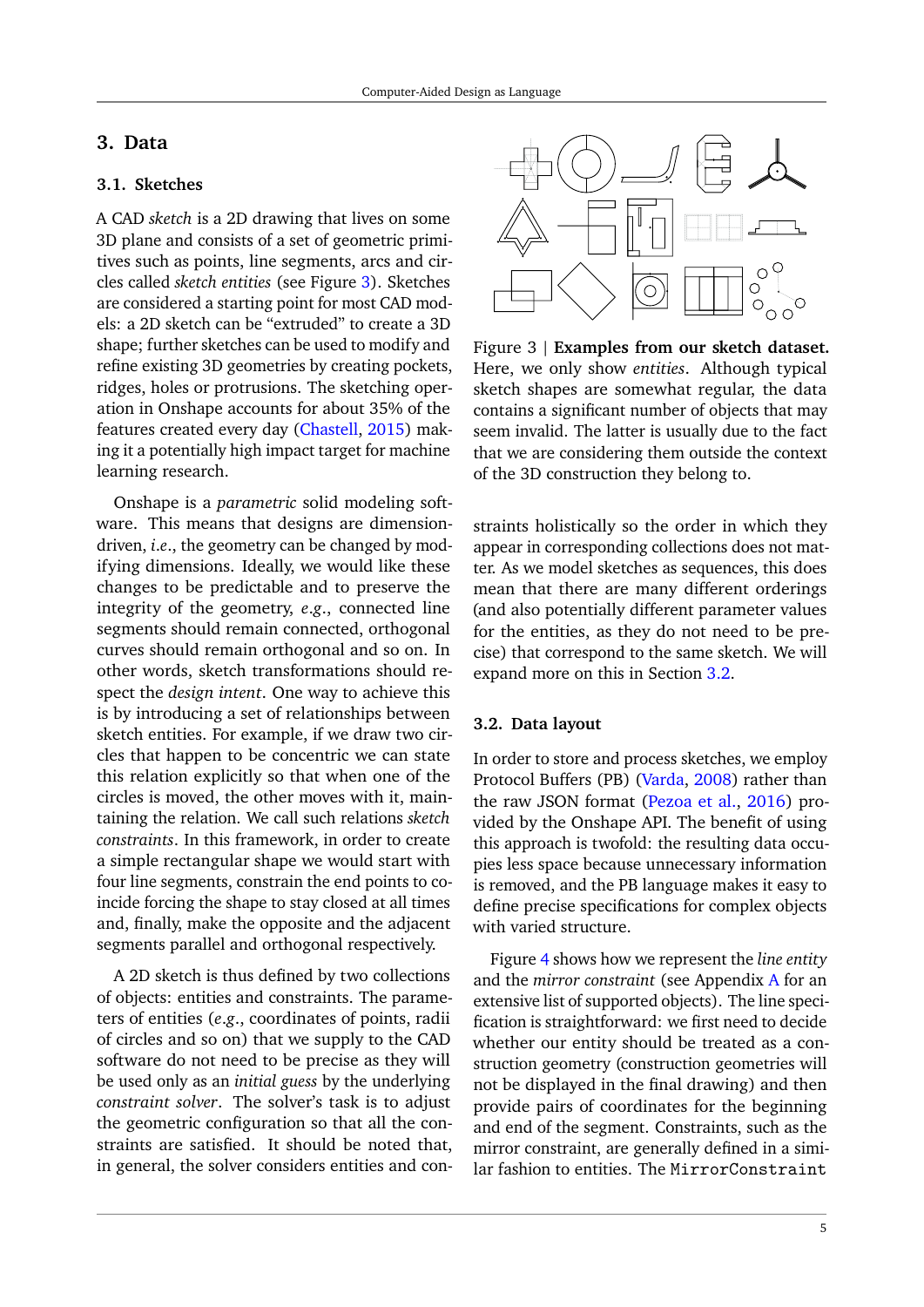```
message LineEntity {
  bool is_construction = 1;
  message Vector {
    double x = 1;
    double y = 2;
  }
  Vector start = 2;
  Vector end = 3;
}
                                      message MirrorConstraint {
                                        Pointer mirror = 1;
                                        message Pair {
                                          Pointer first = 1;
                                          Pointer second = 2;
                                        }
                                        repeated Pair mirrored_pairs = 2;
                                      }
```
Figure 4 | **Examples of object specifications.** We represent sketch entities and constraints using *Protocol Buffers*. Protocol Buffers allow us to easily write specifications for structured objects of varying complexity. For instance, a line entity is defined by the coordinates of its end points and thus our message has two corresponding fields each of which is a 2D vector. Constraints are specified in a similar fashion except they additionally make use of the Pointer data type. Pointers refer to entities that constraints are applied to.

is used to force an arbitrary number of pairs of geometries (*i*.*e*., mirrored\_pairs) to be symmetrical with respect to some axis (*i*.*e*., mirror). One may notice that constraints make extensive use of the Pointer data type. Pointer fields are meant to refer to the entities present in the sketch. In practice, we record all eligible pointees (*i*.*e*., entities and their parts) in a special table, and a pointer is simply an index of an entry in that table.

Once all the necessary object types are fully specified we need to convert the data into a form that can be processed by a machine learning model. We choose to represent sketches as sequences of *tokens*. This allows us to pose sketch generation as *language modeling* (LM) and take advantage of the recent progress in this area [\(Brown et al.,](#page-17-1) [2020;](#page-17-1) [Radford et al.,](#page-19-2) [2019\)](#page-19-2). To achieve this, we first pack collections of entities and constraints into one Protocol Buffer message in the sketch format defined in Figure [5.](#page-6-0) We assume some ordering of objects. For example, we can adopt the ordering provided by the Onshape API, which returns a list for the entities followed by another list for the constraints. The order within each list tends<sup>[1](#page-5-1)</sup> to reflect the order in which the objects were created by the user. Since constraints refer to entities it makes sense to form the final list of objects in such a way that the beginning of the list is occupied by the entities and the remaining part is allocated for the

constraints. In our experiments (see Section [5\)](#page-11-0), we also explore an alternative ordering in which we insert a constraint right after all the entities it refers to.

There are a few ways to go about obtaining a sequence of tokens from a sketch message. Arguably the most intuitive one is to format messages as text. For a line entity connecting (0.0, 0.1) and (−0.5, 0.2) this will result in something similar to:

```
{
  is_construction: true
  start {
    x: 0.0, y: 0.1
  }
  end {
    x: -0.5, y: 0.2}
}
```
The text format contains both the structure and the content of the data. The advantage of using this representation is that we can employ any off-the-shelf approach for modeling textual data. Unfortunately, this comes at a cost: the resulting sequences are prohibitively long even for the modern LM techniques. Additionally, the model would have to generate valid syntax, which would take up some portion of the model's capacity.

We can sidestep some of those limitations by working with *sequences of bytes* forming the *serialized* versions of sketch messages. Serialized PB messages are much shorter since they do not con-

<span id="page-5-1"></span><sup>&</sup>lt;sup>1</sup> Strictly speaking, it is not guaranteed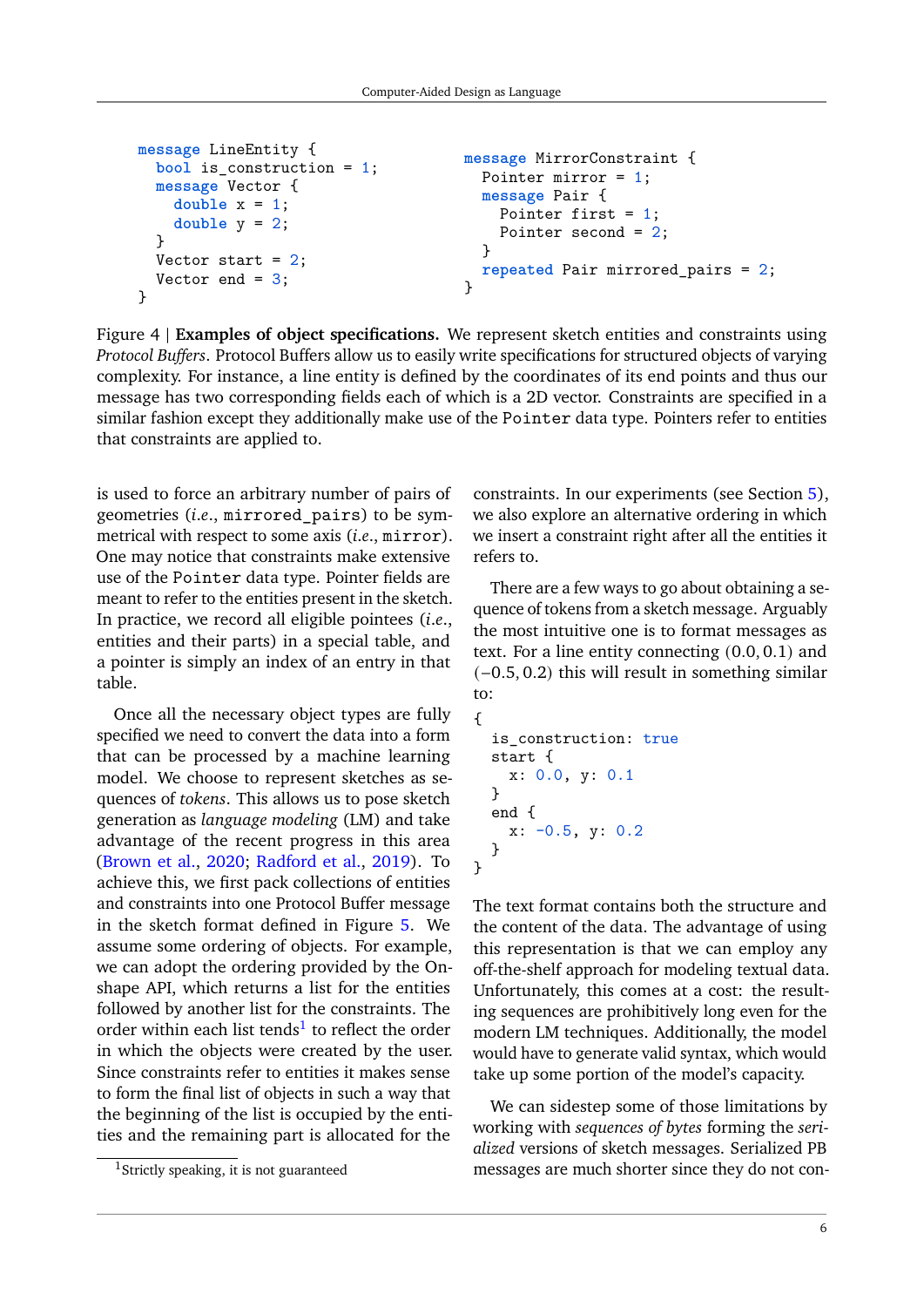```
message Sketch {
  message Entity {
    oneof kind {
      LineEntity line = 1;
      // And other entity types.
    }
  }
  message Constraint {
    oneof kind {
      MirrorConstraint mirror = 1;
      // And other constraint types.
    }
  }
  message Object {
    oneof kind {
      Entity entity = 1;
      Constraint constraint = 2;
    }
  }
  repeated Object objects = 1;
}
```
Figure 5 | **The specification of a full sketch.** A sketch is defined as a sequence of objects. Each object can be either an entity or a constraint. Each entity can be one of the supported types (*e*.*g*., a LineEntity). Similarly, a constraint object is resolved to a particular kind of constraint (*e*.*g*., a MirrorConstraint).

tain any information about the object structure – this burden is offloaded on to an external *parser* automatically generated from the data specification. The parser's task is to *interpret* the incoming stream of unstructured bytes and populate the fields of PB messages. However, like the text format, not every sequence of bytes results in a valid PB message.

Going one step further, we can utilize the structure of the sketch format, and build a custom designed interpreter (rather than the generic parser automatically generated from the PB definitions used in the bytes format above), that takes as input a sequence of tokens each representing a valid choice at various decision steps in the sketch creation process. We designed this interpreter in such a way that all sequences of tokens in this format lead to valid PB messages.

In this format we represent a message as a sequence of *triplets* (we call this the *triplet format*)

 $(d_i, c_i, f_i)$  equipped with additional contextual information where  $i$  is an index of the token. The majority of tokens describe basic fields of the sketch objects with each token representing exactly one field. The first two positions in each triplet are allocated for a *discrete value* and a *continuous value* respectively. Since each field in a message is either discrete or continuous only one of two positions is *active* at a time (the other one is set to a default zero value). Ignoring for now the third position in the triplet we can write down the sequence for the line entity above as follows (highlighted are the active positions):

 $(1, 0.0), (0, 0.0), (0, 0.1), (0, -0.5), (0, 0.2)$ .

Note that we use the discrete component of the first token to set a boolean field line.is\_construction.<sup>[2](#page-6-1)</sup>

Besides basic fields, our sketch specification makes extensive use of the **oneof** construction. In the PB language, **oneof** allows one to introduce mutually exclusive fields. For example, in Figure [5,](#page-6-0) we can see that a generic Object can be either an entity or a constraint. To handle this, we simply inject an additional token with the discrete value set to the index of the active field.

Another feature of the PB language that is essential for defining sketches (and many other structured objects) is **repeated** fields. A repeated field is a list of an arbitrary number of elements of the same type. We first see this used in the only top-level field of the Sketch message: a sketch is a list of Objects. In order to represent such fields, we could just concatenate the tokens of all the elements. The only problem we will face is during generation when the model needs to indicate that it has finished producing the list. Specifically for this situation, we use the third position of the token triplet,  $f_i$ . It is a *boolean flag* that signifies the end of repetition. The "end" token has the main portion set to (0, 0.0, **True**). Note that since messages may have nested repeated fields the resulting sequence may contain several tokens with  $f_i$  = True.

<span id="page-6-1"></span><sup>&</sup>lt;sup>2</sup>Here and further in the text, we employ the dotted path notation to identify message fields occasionally dropping prefixes where it leads to an unambiguous result.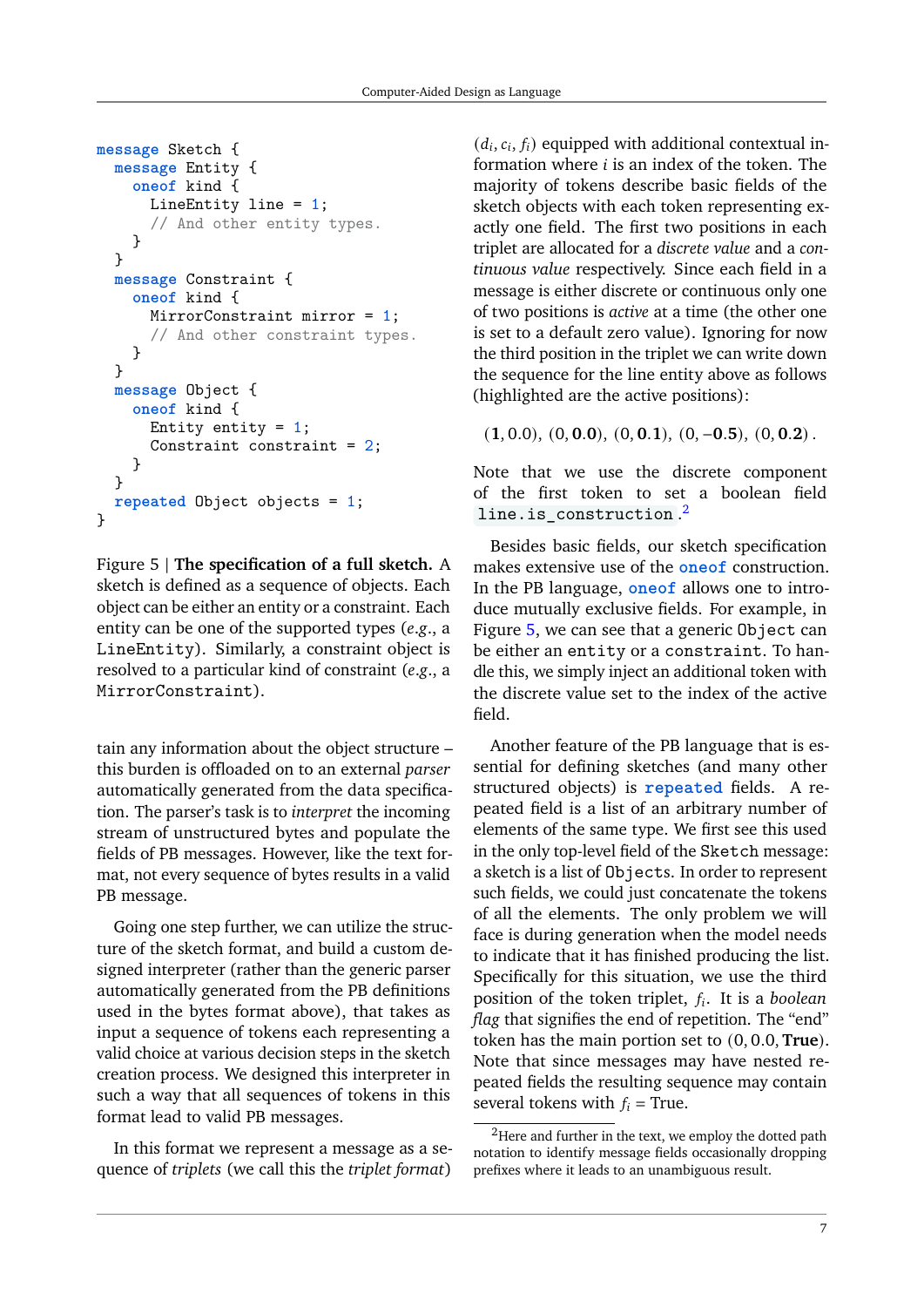<span id="page-7-0"></span>

| Triplet            | Field          |       |
|--------------------|----------------|-------|
| (0, 0.0, False)    | objects.kind   |       |
| (0, 0.0, False)    | entity.kind    |       |
| (1, 0.0, False)    | line.is_constr |       |
| (0, 0.0, False)    | line.start.x   | Line  |
| (0, 0.1, False)    | line.start.y   |       |
| $(0, -0.5, False)$ | line.end.x     |       |
| (0, 0.2, False)    | line.end.y     |       |
| (0, 0.0, False)    | objects.kind   |       |
| (1, 0.0, False)    | entity.kind    |       |
| (0, 0.0, False)    | point.is_const | Point |
| (0, 0.0, False)    | point.x        |       |
| (0, 0.1, False)    | point.y        |       |
| (0, 0.0, True)     | objects.kind   |       |
|                    |                |       |

Table 1 | **A triplet representation of a simple sketch.** The sketch contains and a line and a point. Within each triplet in the *left column*, the *active* component (the value that is actually used) is highlighted in **bold**. The *right column* shows which field of the object the triplet should be associated with.

Given a sequence of such triplets, it is possible to infer which exact field each token corresponds to. Indeed, the very first token  $(d_1, c_1, f_1)$  is always associated with objects.kind since it is the first choice that needs to be made to create a Sketch message (see Figure [5\)](#page-6-0). The second field depends on the concrete value of  $d_1$ . If  $d_1 = 0$  then the first object is an entity which means that the second token corresponds to entity.kind . The rest of the sequence is associated in a similar fashion. Field identifiers along with their locations within an object form the *context* of the tokens. We use this contextual information as an additional input for our machine learning models since it makes it easier to interpret the meaning of the triplet values and to be aware of the overall structure of the data.

Summarizing the above, a simple sketch with a line entity and a point entity placed at one of its ends will be described with the sequence shown in Table [1.](#page-7-0)

### **4. Model**

Our main goal is to estimate the distribution  $p_{data}$ of 2D sketches in a dataset  $D$ . As described in the previous section, we are going to treat a sketch as a sequence of tokens. In this work, we only consider the byte and the triplet representations due to the sequence length challenges associated with the raw textual format.

In both cases, we decompose the joint distribution over the sequence of tokens **t** =  $(t_1, \ldots, t_N)$ as a product of conditional distributions:

<span id="page-7-2"></span>
$$
p(t; \theta) = \prod_{i=1}^{N} p(t_i \mid t_{
$$

where N is the length of the sequence and  $t_{\leq i}$  denotes all the tokens preceding  $t_i$ . Following the standard approach for modeling sequential data [\(Mikolov et al.,](#page-18-16) [2010\)](#page-18-16), we employ an autoregressive neural network parameterized by  $\theta$  to obtain  $p(t_i | t_{\textit{*i*}}; \theta) \ \forall \ i$ . The task of  $p_{\text{data}}$  estimation becomes maximization of the log-likelihood of D under the model, *i*.*e*.,

<span id="page-7-5"></span>
$$
\theta^* = \arg \max_{\theta} \sum_{t \in \mathcal{D}} \log p(t; \theta).
$$
 (2)

More concretely, we employ the *Transformer decoder* architecture [\(Vaswani et al.,](#page-19-3) [2017\)](#page-19-3) that accepts a vector representation of a token  $e_{i-1}$  = embed<sub>*i*</sub>( $t_{i-1}$ )  $\in \mathbb{R}^{\overline{D}}$  (an *embedding*) and maps it into another vector  $h_i$  of the same dimensionality. The latter is then decoded into parameters of  $p(t_i | t_{\le i})$  by means of, for example, a linear projection  $proj_i(\cdot)$ .

#### <span id="page-7-4"></span>**4.1. Byte representation**

When dealing with the bytes of a PB message, each token is simply a discrete value in the range  $\{0, \ldots, 255\} \cup \{\text{EOS}\}^3$  $\{0, \ldots, 255\} \cup \{\text{EOS}\}^3$  and therefore  $p(t_i \mid t_{\leq i}; \theta)$ can be modeled as a *categorical* distribution similar to how it's done in typical LM approaches [\(Bengio et al.,](#page-17-4) [2003\)](#page-17-4). In this setting, for each time step  $i$  of the sequence we have

<span id="page-7-3"></span>
$$
embedi(ti-1) = V[ti-1] + eipos, \t(3)
$$

<span id="page-7-1"></span><sup>3</sup>EOS denotes the end of the sequence.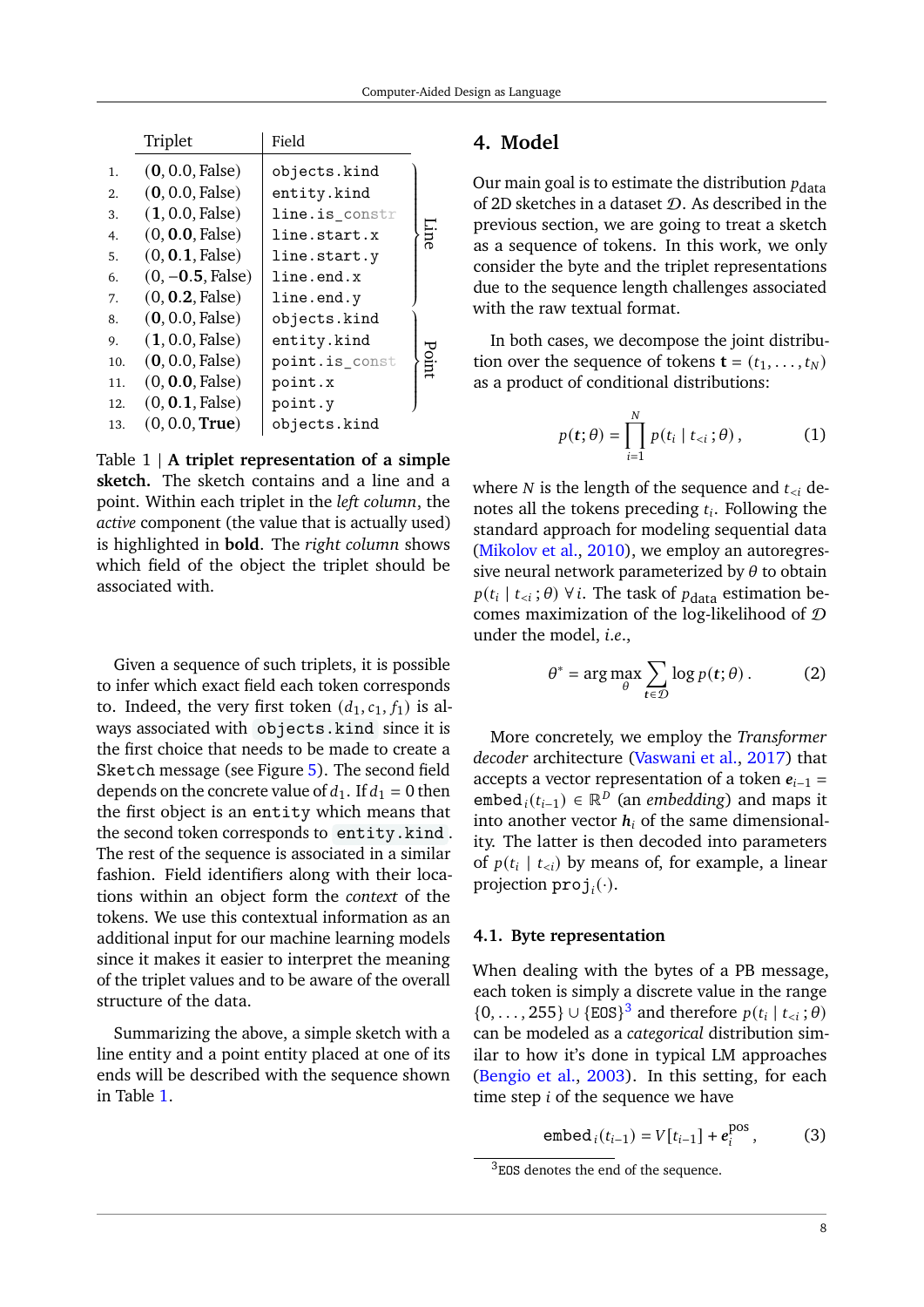where  $[\cdot]$  denotes the lookup operation and  $e^{\rm pos}_i$ is a position embedding for position  $i$ . Both  $V$  and  $e_i^{\text{pos}^\star}$ are learned. Moreover,  $\forall i \text{ proj}_i \equiv \text{proj}$ :  $\mathbb{R}^D \to \mathbb{R}^{257}$  and the output is treated as *logits* of the distribution.

#### **4.2. Triplet representation**

In case of the triplet representation, we follow a slightly more involved procedure. As outlined in Section [3.2,](#page-4-1) tokens can be either discrete or continuous. Additionally, different discrete tokens may have *different ranges of values*. For example, there are only two possible values for the object.kind token – either to an entity or a constraint. On the other hand, the range of the entity.kind token has cardinality of 4 since we support 4 different types of sketch entities. This means that we can't naively describe each conditional in Equation [1](#page-7-2) using the same template distribution like we did for the bytes. We circumvent this by introducing the notion of *token groups*.

A token group  $G$  is a collection of related token types that can be handled in a similar fashion. Specifically, we use the same embedding function and the same projection for each  $t \in \{t \mid type(t) \in \mathcal{G}\}\$ . For instance, we might want to group all the tokens associated with coordinates. In the example from Table [1,](#page-7-0) tokens line.start.x, line.start.y, line.end.x, line.end.y, point.x and point.y will all end up in the same  $\mathcal{G}.^4$  $\mathcal{G}.^4$  Whenever we need to compute the log-likelihood of those tokens in the sequence we can employ the same functional form of the output distribution, *e*.*g*., a mixture of Gaussians [\(Graves,](#page-18-17) [2013;](#page-18-17) [Ha and Eck,](#page-18-18) [2017\)](#page-18-18) with the same number of components. In practice, however, we replace continuous values with their 8-bit uniformly quantized versions and model everything using categorical distributions since we found it to greatly improve the stability of training and the overall performance. This is in line with the observations made in [\(Nash et al.,](#page-18-14) [2020;](#page-18-14) [Oord](#page-19-14) [et al.,](#page-19-14) [2016\)](#page-19-14).

We embed  $t_{i-1}$  that belongs to the group  $G$  as (note the difference with Equation [3\)](#page-7-3):

<span id="page-8-2"></span>
$$
K[\text{field}(t_{i-1})] + V^{\mathcal{G}}[t_{i-1}] + e_n^{\text{obj}} + e_m^{\text{rel}},
$$
 (4)

where  $field(t)$  returns the categorical field identifier associated with  $t$  and  $K$  is a collection of learnable embeddings for every possible field type. Unlike in Equation [3,](#page-7-3) instead of using global position embedding  $e_i^{\text{pos}}$  we describe the location with the index  $n$  of the current object as well as the relative position  $m$  of  $t_{i-1}$  within an object.

We handle the "end" tokens (*i.e.*,  $f_i$  = True) similarly to EOS in Section  $4.1$  – the output projection produces an additional logit used to compute the probability of ending the repetition. Since  $f_i$  is only expected to be True at particular points in the sequence (*i*.*e*., right after tokens forming a *whole* element of the list) we *mask out* the extra logit everywhere else. This ensures that the "end" token can't be predicted prematurely and also eliminates its unnecessary contribution to the optimized objective.

One significant difference between the byte setting and the triplet setting is how we process pointer fields. In the former, pointers do not get any special treatment and are generated just like any other integer field. We rely on the model's capability to make sense of the entity part index and relate it to the corresponding locations in the sequence via attention weights. This seems to be a viable strategy since Transformers have demonstrated an impressive referencing capacity in recent works [\(Brown et al.,](#page-17-1) [2020\)](#page-17-1).

Since the triplet representation provides us with direct access to the semantics of tokens it's possible to relate pointers to their pointees more explicitly by using Pointer Networks [\(Vinyals](#page-19-6) [et al.,](#page-19-6) [2015\)](#page-19-6). The approach we are taking here is similar to [\(Nash et al.,](#page-18-14) [2020\)](#page-18-14). In order to compute  $p(t_i | t_{\leq i}; \theta)$ , we first project the output of the Transformer  $h_i$  into the final pointer vector  $\boldsymbol{p}_i = W_{\text{ptr}} \, \boldsymbol{h}_i$ . The conditional is then obtained as follows:

<span id="page-8-1"></span>
$$
p(t_i \text{ points to } t_{ik} \mid t_{
$$
H_i = [\mathbf{h}_{i1}, \dots, \mathbf{h}_{ik}, \dots, \mathbf{h}_{iM}], \quad (6)
$$
$$

where softmax<sub>k</sub> is the  $k$ -th element of the softmax vector and  $r_i = \{t_{i1}, \ldots, t_{iM}\}\)$  is the set of tokens

<span id="page-8-0"></span><sup>4</sup>For the full list of token groups used in the model see Appendix [B.](#page-22-0)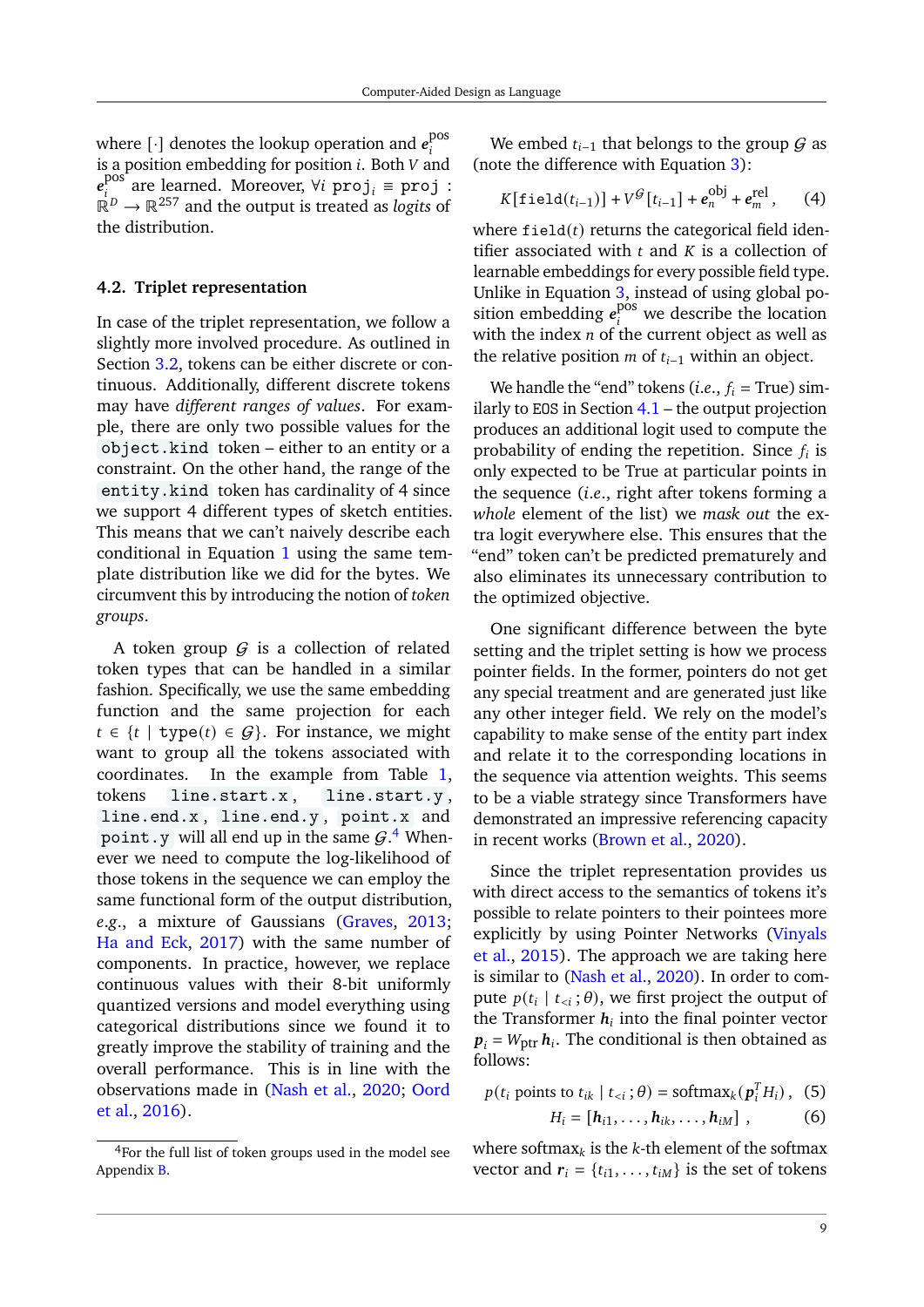that  $t_i$  can point to. Naturally,  $r_i$  only contains tokens from  $t_{< i}$ . This is different from [\(Nash et al.,](#page-18-14) [2020;](#page-18-14) [Vinyals et al.,](#page-19-6) [2015\)](#page-19-6) where  $r_i \equiv r$  is external to the predicted sequence and remains immutable throughout the generation process.

The pointer mechanism takes into account that there is no clear correspondence between the tokens that describe an entity and the entity's parts that pointers can refer to in the data. For example, one may want to create a constraint that applies to the midpoint of a line segment. Let's imagine<sup>[5](#page-9-0)</sup> that the Onshape API exposed the midpoint as an object part. Since the line is only defined by its endpoints (see Figure [5,](#page-6-0) lines 1 - 7) there is no obvious candidate token that we could refer to in the constraint definition. For that reason, we introduce special *referrable tokens* decoupling pointers from the object definition tokens. Referrables are injected after each entity and have the same identifier within each entity type. In order to let the model distinguish between different entity parts, we add the index of the referrable to the embedding of the token. Continuing with the line segment example and assuming that the entity has 4 parts, *i*.*e*., the line as a whole (**part 1**), 2 endpoints (**parts 2** and **3**), and the midpoint (**part 4**), the token  $t_i$  for the midpoint will have the following embedding:

$$
K[\text{line.ref}] + V^{\text{ref}}[4] + e_i^{\text{pos}}, \qquad (7)
$$

where  $V^{\mathrm{ref}}$  is a learnable vocabulary. As referrable tokens do not need to be predicted the respective terms are removed from Equation [1.](#page-7-2) For the same reason, in Equation [6,](#page-8-1)  $h_{ik}$  corresponds to the time step where  $t_{ik}$  is the *output* and not the input. This allows us to avoid having unused Transformer outputs.

Finally, we need to specify how we embed pointers as inputs to the Transformer network. Following [\(Nash et al.,](#page-18-14) [2020;](#page-18-14) [Vinyals et al.,](#page-19-6) [2015\)](#page-19-6) we could reuse  $h_j$  for tokens that point to  $t_j$ . Unfortunately, this creates output-to-input connections which are extremely detrimental to the efficiency of the Transformer architecture – different time

steps can no longer be processed in parallel during training. Instead, we opt for a simpler solution and employ the standard embedding scheme for discrete tokens (Equation [4\)](#page-8-2).

#### **4.3. Sampling from the model**

Sampling from the byte model is straightforward. The process is identical to any typical Transformer-based LM. The triplet model, on the other hand, requires slightly more bespoke handling. Figure [2](#page-2-0) illustrates the procedure. We start by embedding and feeding a special BOS token into the Transformer. The Transformer then outputs a collection of triplets, one for each possible token group. In order to determine which concrete token needs to be emitted, we employ an interpreter (a state machine) automatically generated from the data specification. Knowing the current state allows us to choose the right token group and associate the active component of the triplet with a field in the synthesized object. Once the appropriate field is populated the interpreter transitions to the next state and produces an output token which is then fed back into the model. The process stops when the state machine receives the "end" triplet for the outermost repeated field (*i*.*e*., object.kind ).

#### <span id="page-9-1"></span>**4.4. Conditional generation**

In addition to the model described above that generates sketches from scratch, we explore a modification that allows generation of a sketch based on its visual render or drawing. The conditional model relies on the same transformer-based architecture with an additional input sequence  $H^{\text{img}} = [\mathbf{h}^{\text{img}}_1$  $\mathbf{h}^\text{img}_1, \ldots, \mathbf{h}^\text{img}_P]$  to which the transformer can attend at every layer. We obtain  $H^{img}$  by embedding the conditioning image using visual transformer [\(Dosovitskiy et al.,](#page-18-19) [2020\)](#page-18-19) which extracts patches of a certain size from the image and processes them by a number of self-attention layers.

This scheme not only allowed us to conveniently contain the conditional model within the same transformer framework, but also allowed the generator to attend only to relevant parts of the image when processing each of the objects.

<span id="page-9-0"></span><sup>5</sup>Hypothetically, since Onshape does not operate with midpoints as object parts. A real example would involve splines and their endpoints which are harder to use as an illustration.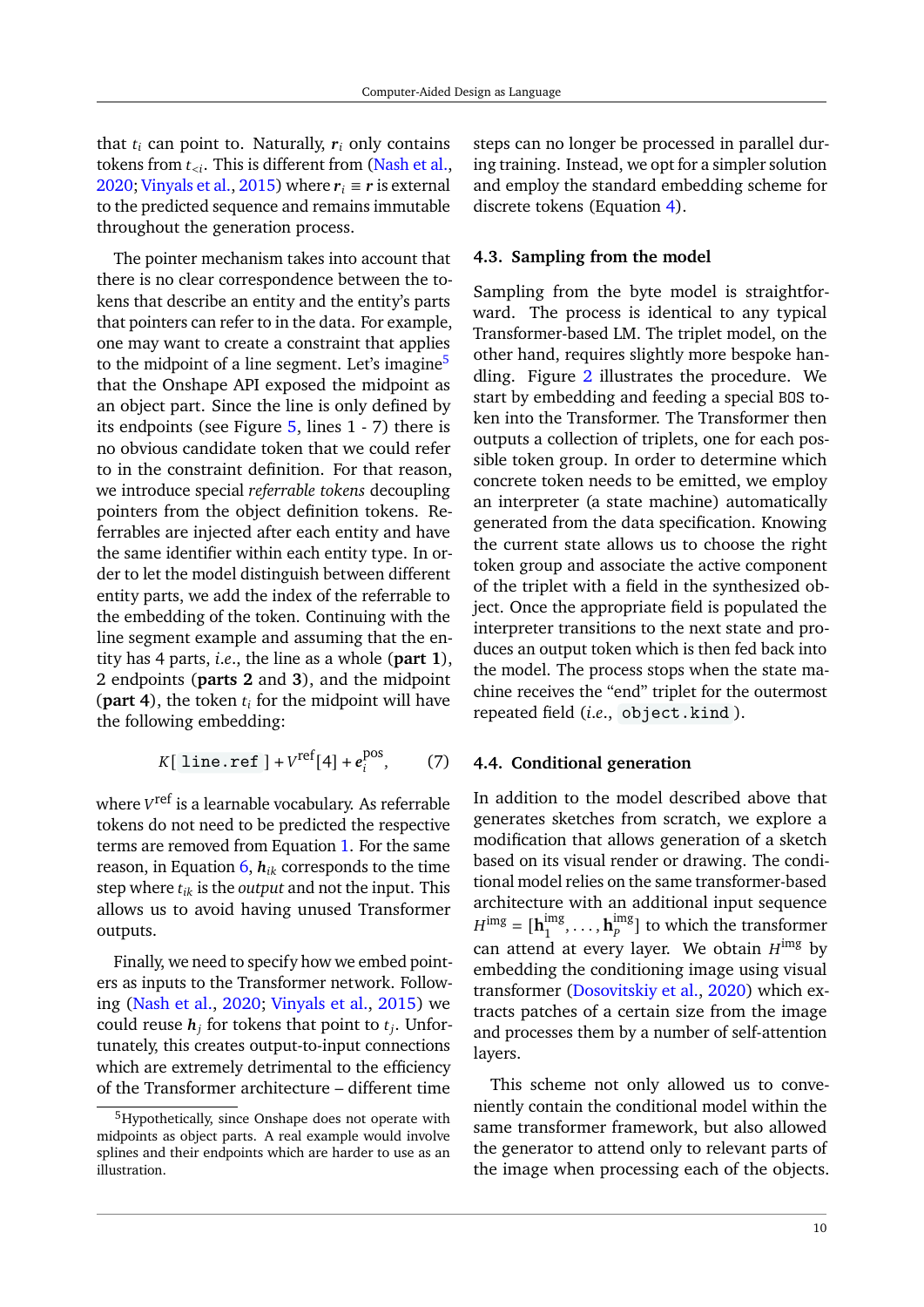<span id="page-10-0"></span>



(b) **Unconditional triplet** model.



(c) **Conditional triplet** model. Model predictions are rendered using a slightly thicker style.

Figure 6 | **Random samples** from various models. We use Nucleus Sampling with *top-p* = 0.9.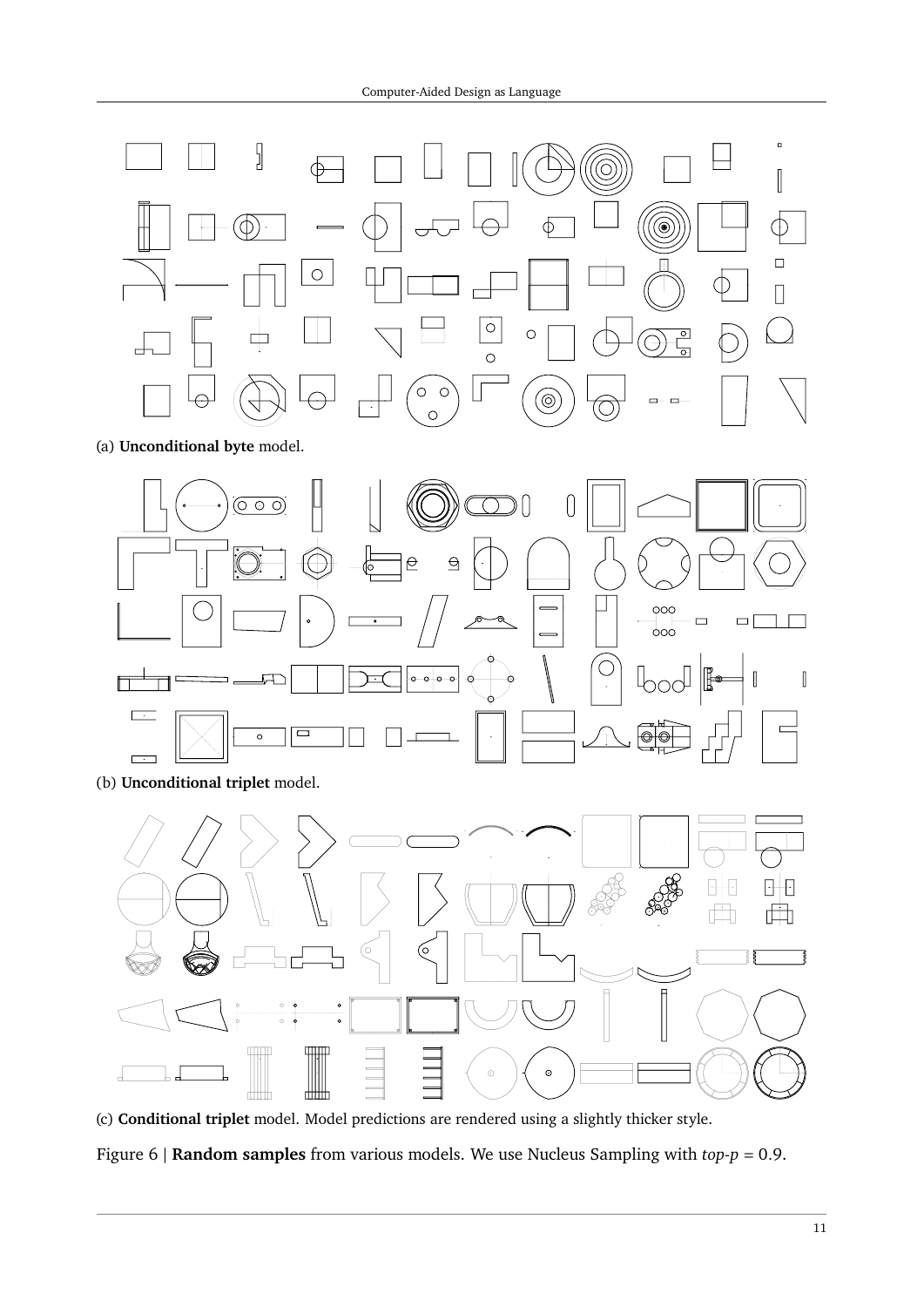This proved to be crucial for reconstructing finer details of the sketch and could not be achieved with a more traditional single-vector representation of the image.

We train the conditional model in a manner similar to  $(2)$ :

$$
\theta^* = \arg \max_{\theta} \sum_{t \in \mathcal{D}} \log p(\mathbf{t} | \text{image}(\mathbf{t}); \theta), \quad (8)
$$

where image(**t**) is a computer render for the token sequence **t** and  $\theta$  now includes parameters of the visual transformer too. Whenever a parallel dataset is available consisting of sketches and their drawings (e.g. human-drawn), the model can be trained accordingly which we leave for future work.

### <span id="page-11-0"></span>**5. Experiments**

We validate our proposed approaches on the data that we obtained from the repository of documents publicly available on the Onshape platform [\(Onshape developers\)](#page-18-4). Following the standard evaluation methodology for autoregressive generative models [\(Nash et al.,](#page-18-14) [2020;](#page-18-14) [Oord et al.,](#page-19-14) [2016\)](#page-19-14) we use log-likelihood as our primary quantitative metric. Additionally, we provide a variety of random and selected model samples for qualitative assessment.

#### **5.1. Dataset**

The data we rely on in the work originates from the Onshape website. The website contains a big collection of CAD models which can be used freely for non-commercial purposes. Because of this there have been several attempts to employ Onshape as a source of research data [\(Koch et al.,](#page-18-3) [2019;](#page-18-3) [Seff et al.,](#page-19-7) [2020\)](#page-19-7). Unfortunately, in the context of CAD sketches, all the available datasets derived from the Onshape public repository seems to have limitations. In particular, the Onshape API makes it difficult to obtain raw parameters of sketch entities and constraints since they are often defined as symbolic expressions with variables. These variables may in turn correspond to expressions that are specified elsewhere in the document and so on. The simplest way to deal

<span id="page-11-2"></span>

| Model          | Sequence        | Average bits per |         |  |
|----------------|-----------------|------------------|---------|--|
|                |                 | object           | sketch  |  |
| Uniform        | unord. bytes    | 112.23           | 3683.56 |  |
|                | unord. triplets | 25.34            | 847.52  |  |
| Byte           | concatenated    | 4.394            | 133.281 |  |
|                | interleaved     | 4.265            | 128.053 |  |
| <b>Triplet</b> | concatenated    | 4.214            | 127.607 |  |
|                | interleaved     | 4.092            | 122.818 |  |
| Cond           | interleaved     | 2.620            | 79.979  |  |

Table 2 | **Test likelihoods of various models.** The *third column* is computed as a mean number of bits per object in a sketch averaged across test examples. The *fourth column* is similar except we do not divide by the number of objects.

with this is to just ignore such sketches and only consider instances relying on plain values. Prior efforts take this route and therefore discard a significant portion of the available data.

In order to collect a more complete dataset of sketches, we performed a large-scale scrape downloading around 6TB of public documents in October, 2020. We only consider sketches containing the most common entity and constraint types (4 and 16 different types respectively). Additionally, we remove constraints that refer to so-called "external" entities, *i*.*e*., elements of the CAD model that exist outside the sketch plane.

We then preprocess the remaining data to replace symbolic expressions with plain values. To that end, we first employ the *default configuration* file to obtain the initial assignments of variables and then scan through the document locating further assignments and updating the variable mapping. If an assignment contains a symbolic expression we evaluate it using SymPy<sup>[6](#page-11-1)</sup> [\(Meurer](#page-18-20) [et al.,](#page-18-20) [2017\)](#page-18-20). Once the scan is finished we can use plain values of the variables to resolve any expressions in the sketch parameters.

CAD models in the public repository cover a

<span id="page-11-1"></span> $6$ This works most of the time but there are rare cases when SymPy fails to parse Onshape's syntax.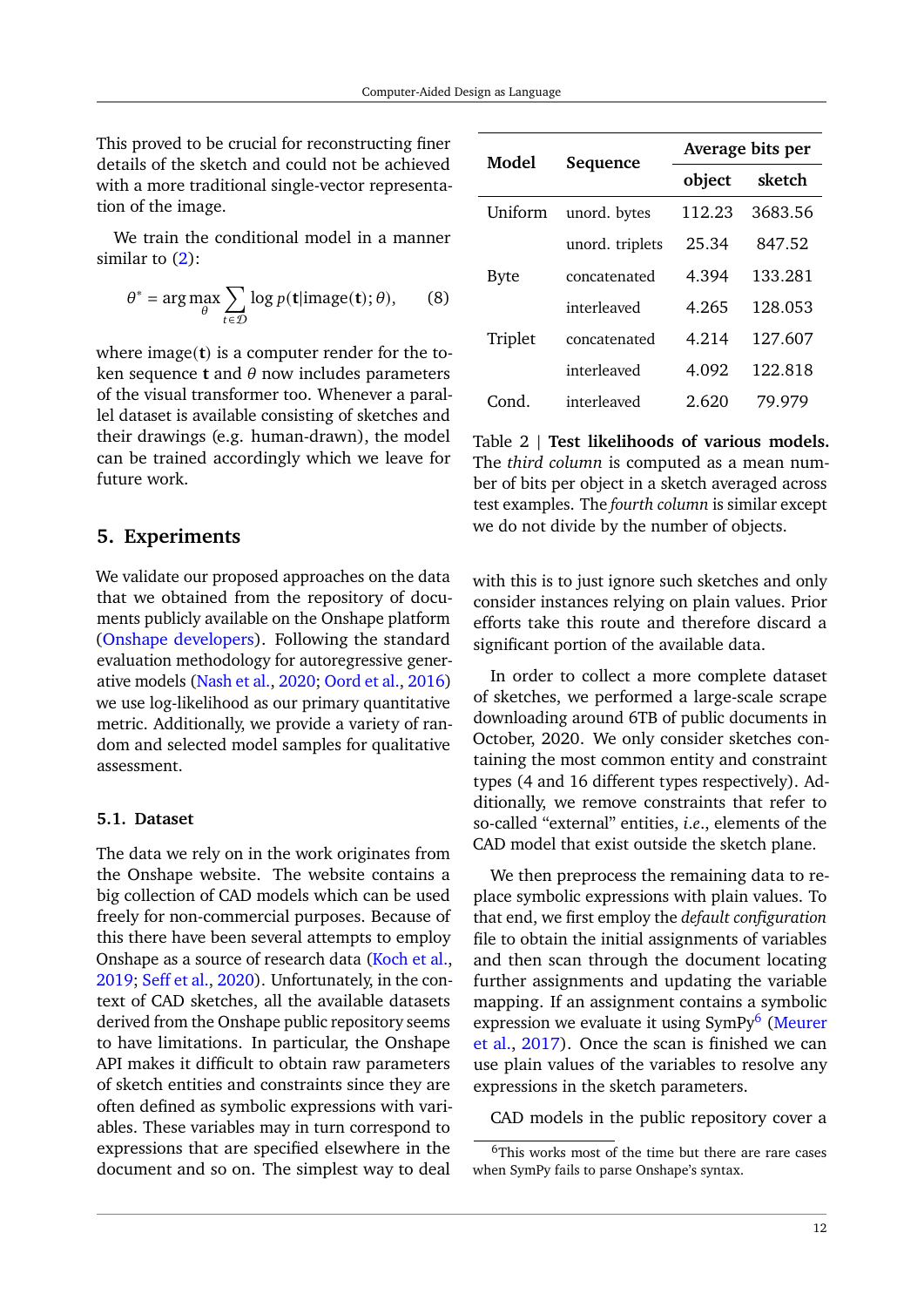<span id="page-12-0"></span>

Figure 7 | **Entities and constraints** sampled from the triplet model. The *first column* of nodes represents different entities. The order of nodes (top to bottom) follows the generation order. The *second column* represents different constraints also ordered by their index in the sequence. Finally, the *third column* is reserved for constraint types, from the most to the least frequent.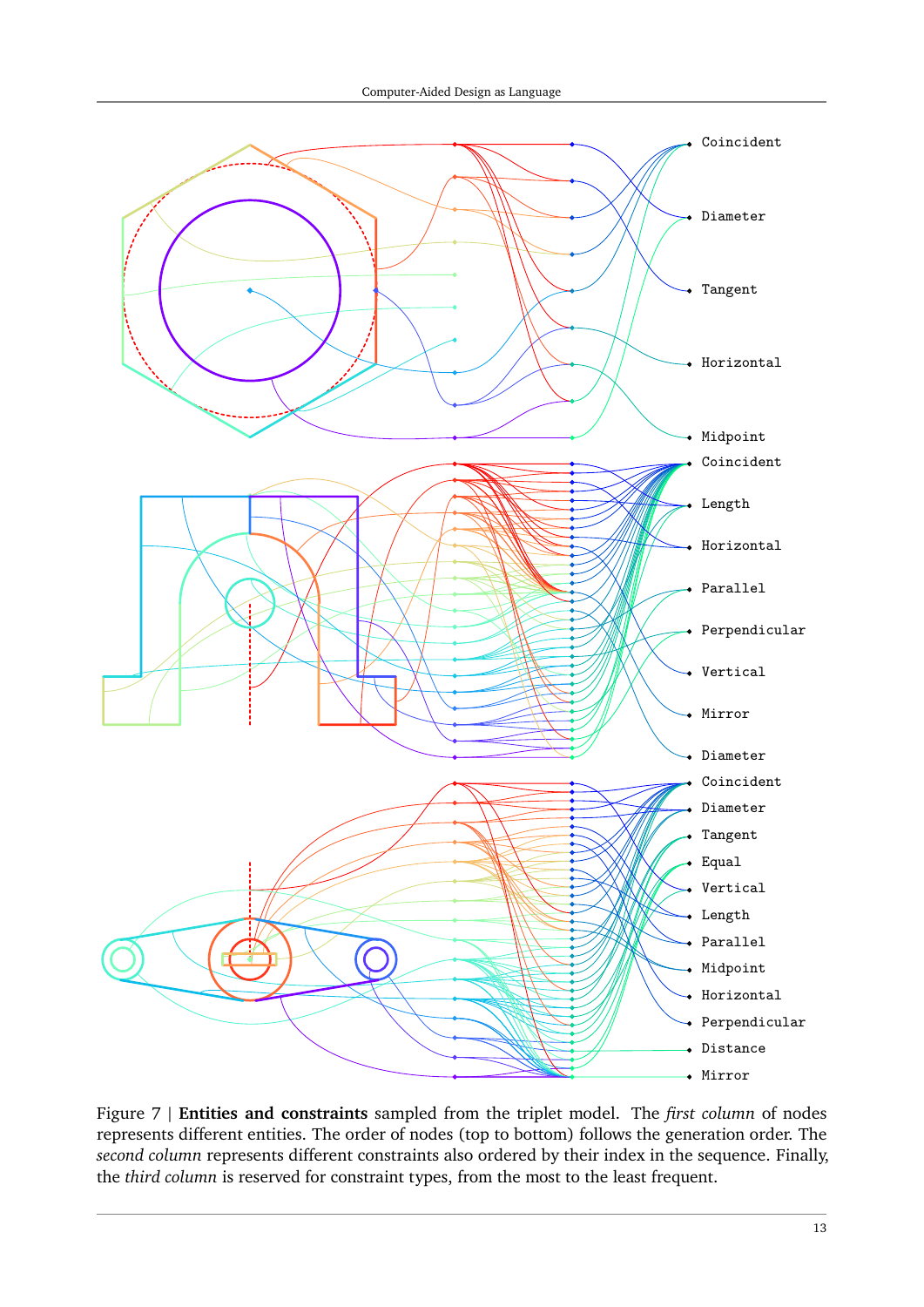<span id="page-13-1"></span>

Figure 8 | **Distribution of various sketch statistics** for samples drawn from our unconditional models. The *top-p* parameter for Nucleus Sampling is shown in parentheses.

wide range of objects in the real world, anything from coffee mugs to sports cars. As a result, sketches have significant variability in size. To make training of our models easier, we rescale examples in the dataset to lie in the  $[-1, 1] \times [-1, 1]$ bounding box.

Another topic that is somewhat overlooked in [\(Koch et al.,](#page-18-3) [2019;](#page-18-3) [Seff et al.,](#page-19-7) [2020\)](#page-19-7) is duplicate data. As is the dataset ends up having many sketches that are either single built-in primitives or copied (sometimes with minor modifications) from popular documents or tutorials. Not only this restricts the diversity of samples generated by machine learning models but also makes assessment of such models difficult – a random subset chosen for testing is likely to significantly overlap with the training set.

We make a best-effort attempt to address duplication by using the following filtering procedure. We first remove simple axis-aligned rectangles which constitute around  $\approx 15\%$  of the data. Next, we divide the remaining examples into bins of *semantically equivalent* sketches. Two sketches are considered to be equivalent if they share the same sequence of *object types* (*e*.*g*., a line followed by a point followed by a coincidence constraint). For more complex examples that have matching sequences of types there is a good chance that the examples themselves look very similar.

The resulting bins contain manageable numbers of sketches (up to several tens of thousands) and therefore can undergo more computationally expensive filtering. Within each bin, we obtain  $128 \times 128$  binary renders of each example and apply hierarchical clustering<sup>[7](#page-13-0)</sup> with 0.1 threshold and Jaccard distance as metric. The final dataset is formed by taking a single sketch per cluster (unsurprisingly, sketches from the same cluster end up looking almost identical).

For our experiments, we exclude the sketches that have fewer than 4 or more than 100 entities. The dataset is split randomly into 3 parts: 4,671,037 examples for the training set and 50,000 sketches for each the validation and the test set.

<span id="page-13-0"></span> $7$ We use cluster.hierarchy.fclusterdata from SciPy.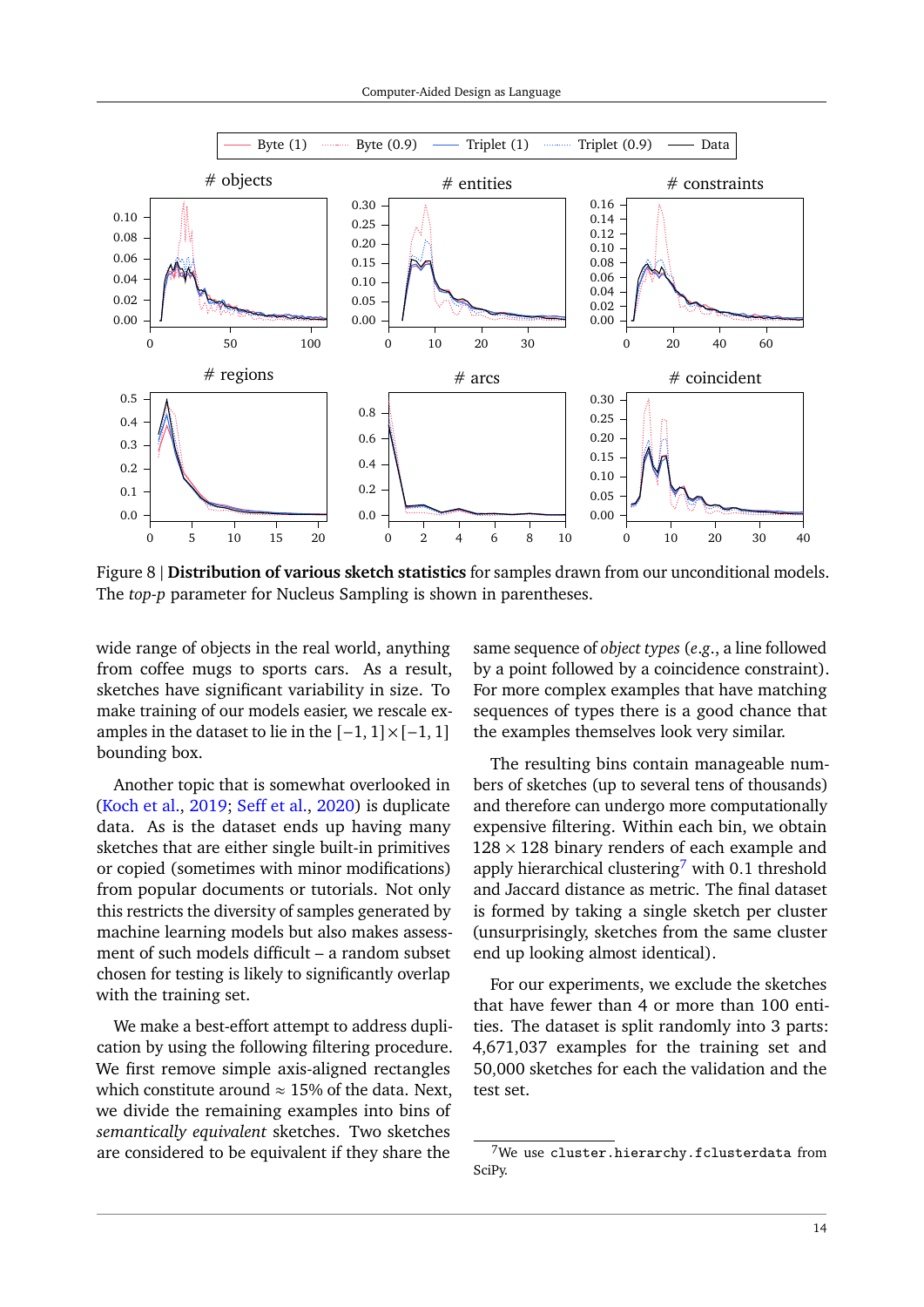### **5.2. Training details**

We train our models for  $10^6$  weight updates using batches with 128 lanes. Each lane can fit sequences up to 1024 tokens long in the triplet setting and 1990 tokens long in the byte setting. In order to improve occupancy and reduce wasted computation we fill up the lanes dynamically packing as many examples as possible into a lane before moving on to the next one. Each batch is processed in parallel by 32 TPU cores.

We use the Adam optimizer with the learning rate of 10−<sup>4</sup> and clip the gradient norm to 1.0. Additionally, we employ a dropout rate of 0.1 in all the experiments.

## <span id="page-14-0"></span>**5.3. Unconditional generation**

In this series of experiments, the goal is to determine how well our models capture the distribution of sketches in the dataset. We use the same network architecture for both the byte and the triplet settings: embeddings and fully-connected layers of size 384 and 24 Transformer blocks. For the baseline, we employ a model that outputs uniform distribution at every time step.

As we mentioned in Section [3.2,](#page-4-1) we have to choose the ordering of objects in training sequences since both entities and constraints are given to us as sets. We compare two regimes: in the first one (*concatenated*), constraint objects go after the last entity while in the second (*interleaved*), a constraint object is injected immediately after the entities it operates on.

Table [2](#page-11-2) shows test log-likelihoods obtained by different models. Unsurprisingly, our proposed methods (the last 4 rows) significantly outperform the weak baselines. The difference between the two uniform settings is due to the fact that the byte description of a PB message is usually longer than the triplet one: 239 *vs*. 456 tokens on average with the maximum length of 959 *vs*. 1987. Additionally, the tokens in the triplet representation tend to have smaller cardinality (*i*.*e*., < 257).

These differences between representations may partially explain why triplet models demonstrate better performance on the hold-out test set. It's also worth emphasizing that the byte model does not receive any explicit information about the parsing state. This seem to make learning more challenging and as a result compared to the triplet model it takes roughly 3 times more network updates to reach the highest data likelihood on the validation.

We tried making byte sequences shorter by feeding PB messages into a general purpose compression algorithm (Brotli [\(Alakuijala et al.,](#page-17-5) [2018\)](#page-17-5) with the quality setting of 7). This allowed us to reduce the maximum length to 930 tokens, which is very similar to that of the triplet setting. Unfortunately, this change renders learning impossible – a model of the same capacity as before fails to improve beyond the initial reduction of the training objective. We suspect that this happens because the compression algorithm aggressively mangles the contents of a PB message and thus it is too difficult for the model to make sense of the data.

Another important factor affecting the performance of the models is the choice of the object ordering. As it is evident from Table [2,](#page-11-2) the interleaved ordering consistently leads to better results. One explanation for this is that at any point in time, the model has more explicit information about the relations between the sketch entities produced so far. This early injection of the design intent seems to make it easier to decide what to generate next.

In addition to measuring likelihoods, we sampled 10,000 sketches from the best performing byte and triplet models and computed distributions of various high-level statistics (*e*.*g*., number of objects, number of closed regions and number of coincident constraints). We repeated this procedure both with and without using Nucleus Sampling [\(Holtzman et al.,](#page-18-21) [2019\)](#page-18-21). Figure [8](#page-13-1) (as well as Figure [11](#page-23-0) in the appendix) reveals that both models follow the data distribution closely when we use samples from the unmodified model output. In this setting, however, a significant fraction of sketches is either malformed (*e*.*g*., the generated PB message cannot be parsed) or unsolvable: 36% for the byte model and 14% for the triplet model. Nucleus Sampling with *top-p* = 0.9 skews the sample distribution and seems to have a more pronounced negative effect on the byte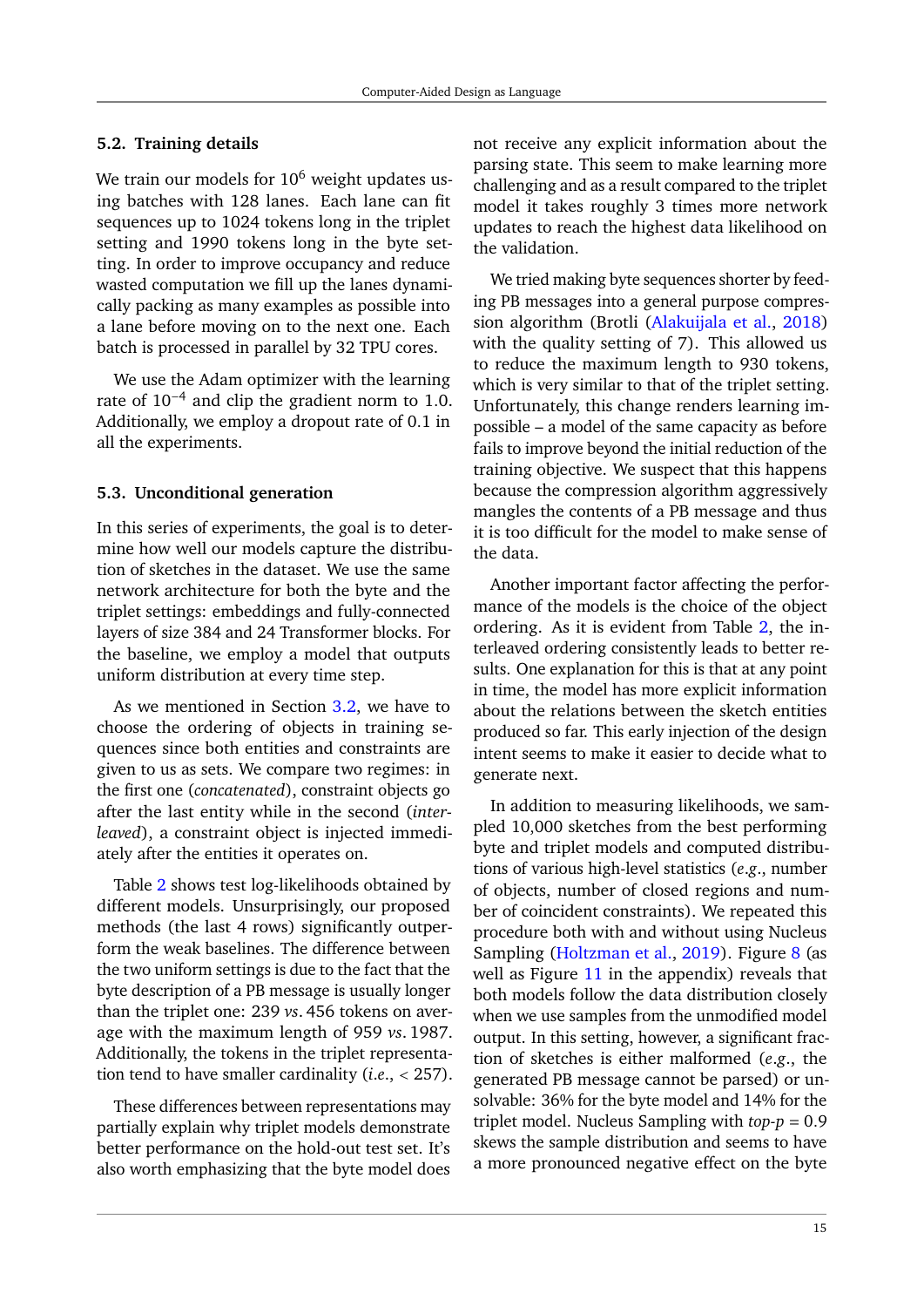<span id="page-15-1"></span>

Figure 9 | **Examples of solved sketches.** Our models predict both entities and constraints and thus we can run samples through a dedicated solver that adjusts the parameters of the entities to respect the constraints. This process can fix imperfections in the initial configuration (rendered in *black*).

model. The upside is that the resulting sketches become "cleaner": the percentage of invalid samples goes down to 25% and 6% for the byte and the triplet settings respectively.

Figures [6a](#page-10-0) and [6b](#page-10-0) show renders of random samples from several proposed models. Overall, generated sketches look plausible and exhibit a lot of desired properties: closedness of regions, regularity, symmetry, a non-trivial amount of fine detail. We observe that the byte model tends to produce slightly less complex samples with fewer open arcs but this could be a side effect of applying Nucleus Sampling with the chosen parameter. We also note that the model does not always synthesize sensible sketches – just like any other typical autoregressive model trained with *teacher forcing* it suffers from not being able to recover from mistakes made early on in the sequence. This can potentially be addressed by fine-tuning using, for example, reinforcement learning.

In order to make visualization of sketch constraints more manageable, we show several additional scaled up samples from the triplet model in Figure [7.](#page-12-0)<sup>[8](#page-15-0)</sup> While not perfect, the inferred constraints are reasonable most of the time. The model does a good job at connecting entities using Coincident constraints (perhaps unsurprisingly since it's the most common type in the data)

but also successfully detects more complex relations spanning more than two primitives (*e*.*g*., Mirror). Having access to constraints gives us opportunity to correct mistakes in entity prediction by applying an external sketch solver (see Figure [9\)](#page-15-1). Although this aspect of sketching was not the main focus of this work, we believe that a tighter integration between the model and the CAD software will lead to a significant boost in generation quality.

#### **5.4. Conditional generation**

As discussed in section [4.4,](#page-9-1) we also trained an image-conditional model using the same regime as for the main model. We used 16 and 22 layers for the visual and triplet transformers correspondingly, both operating with 384-dimensional embeddings. We employed  $256 \times 256$  sized renders and  $16 \times 16$  image patches resulting in total  $P = 256$  conditioning vectors  $\mathbf{h}_p^{\text{img}}$ .

As can be seen in table [2,](#page-11-2) the conditional model (*i*.*e*., *Cond.*) achieves a significantly better fit than the unconditional variant. One can notice, that the model has still retained a non-trivial amount of uncertainty arising from the fact there can be many different token sequences resulting in the same image (e.g. due to different permutations), so the reverse transformation is nondeterministic.

Image-conditional samples can be found on Figure [6c.](#page-10-0) The model was able to nearly perfectly reconstruct simpler sketches and mostly made mistakes in the presence of a large number of fine details.

We were also interested if the imageconditional model has learned a meaningful algorithm for CAD conversion that would generalize to images that are implementable within our sketch vocabulary but come from a different distribution of objects. Thus, we drew a smiley face in Onshape and processed the image using our model. We discovered that the model is able to very sensibly convert that image, but unfortunately decides to stop the generation process too early due to the fact that the majority of training sequences contained much smaller number of examples than used in the smiley face.

<span id="page-15-0"></span><sup>&</sup>lt;sup>8</sup>Here, we do not distinguish between different parts of an entity and fold all of them into a single node in the first column.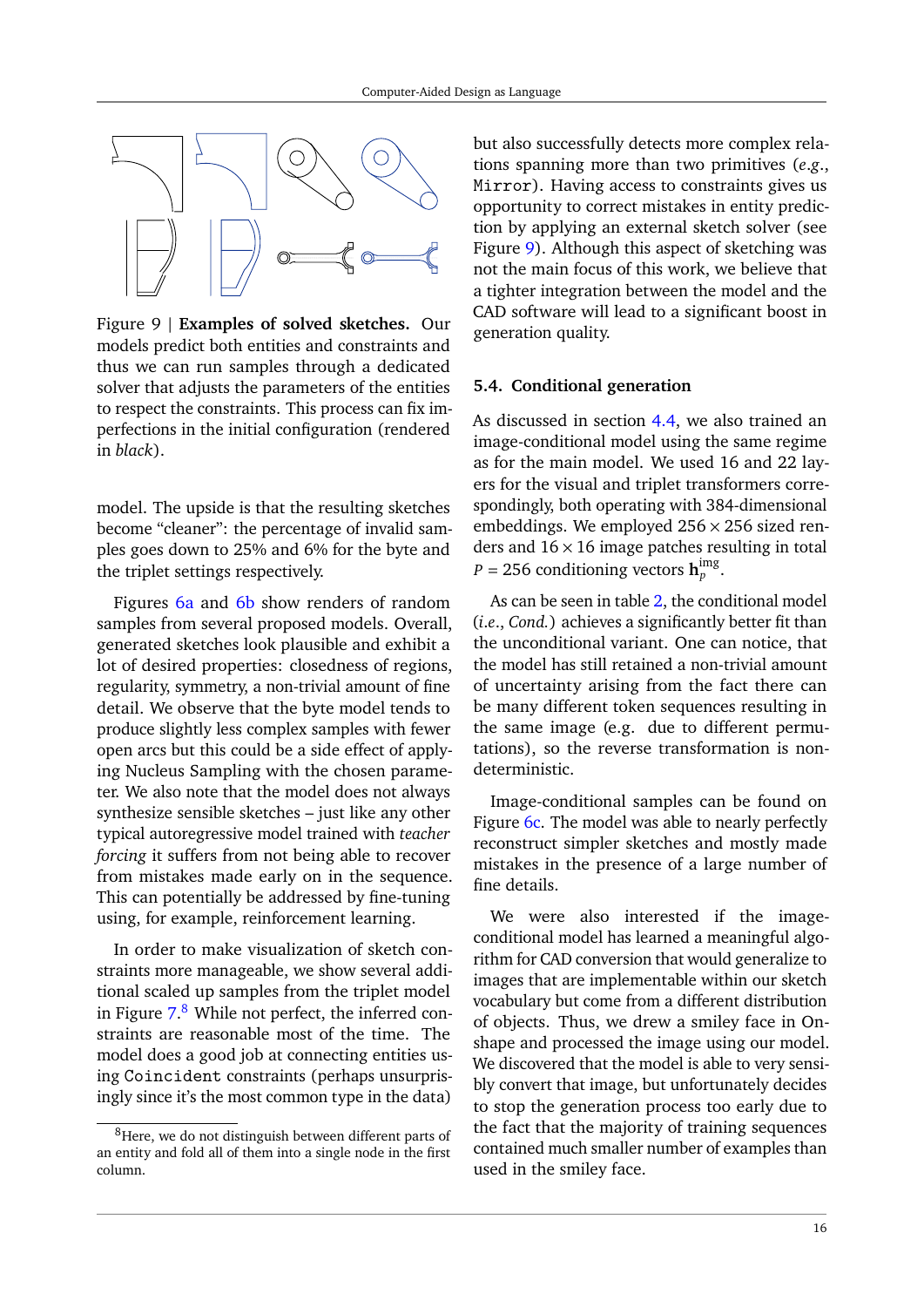<span id="page-16-0"></span>

Figure 10 | **Entities and constraints inferred by the conditional model.** Input bitmaps are shown in the lower left corner. The bottom example demonstrates the model's performance on an out-ofdistribution input. See Figure [7](#page-12-0) for further explanation.

To overcome this arguably insignificant limitation we enforced the interpreter to continue generating tokens until the limit of 1024 tokens is reached. We then selected the longest subsequence from 64 sampled sequences that minimized the  $L_2$  difference between the conditioning image and rendered result (after Gaussian smoothing with  $\sigma = 4$ ), which can be seen as a form of model-guided search procedure. The resulting nearly perfect sketch can be seen on Figure [10.](#page-16-0)

One can note than even though the model did not place the arcs from which the eye-glasses

are built very precisely, it still supplemented them with constraints that make sure their endpoints coincide. Besides this, mouth-forming lines drawn as almost parallel in the original sketch simply by the chance, were recognized as parallel in the provided sample with the corresponding constraints which is an example of good understanding of relationships between objects by the model.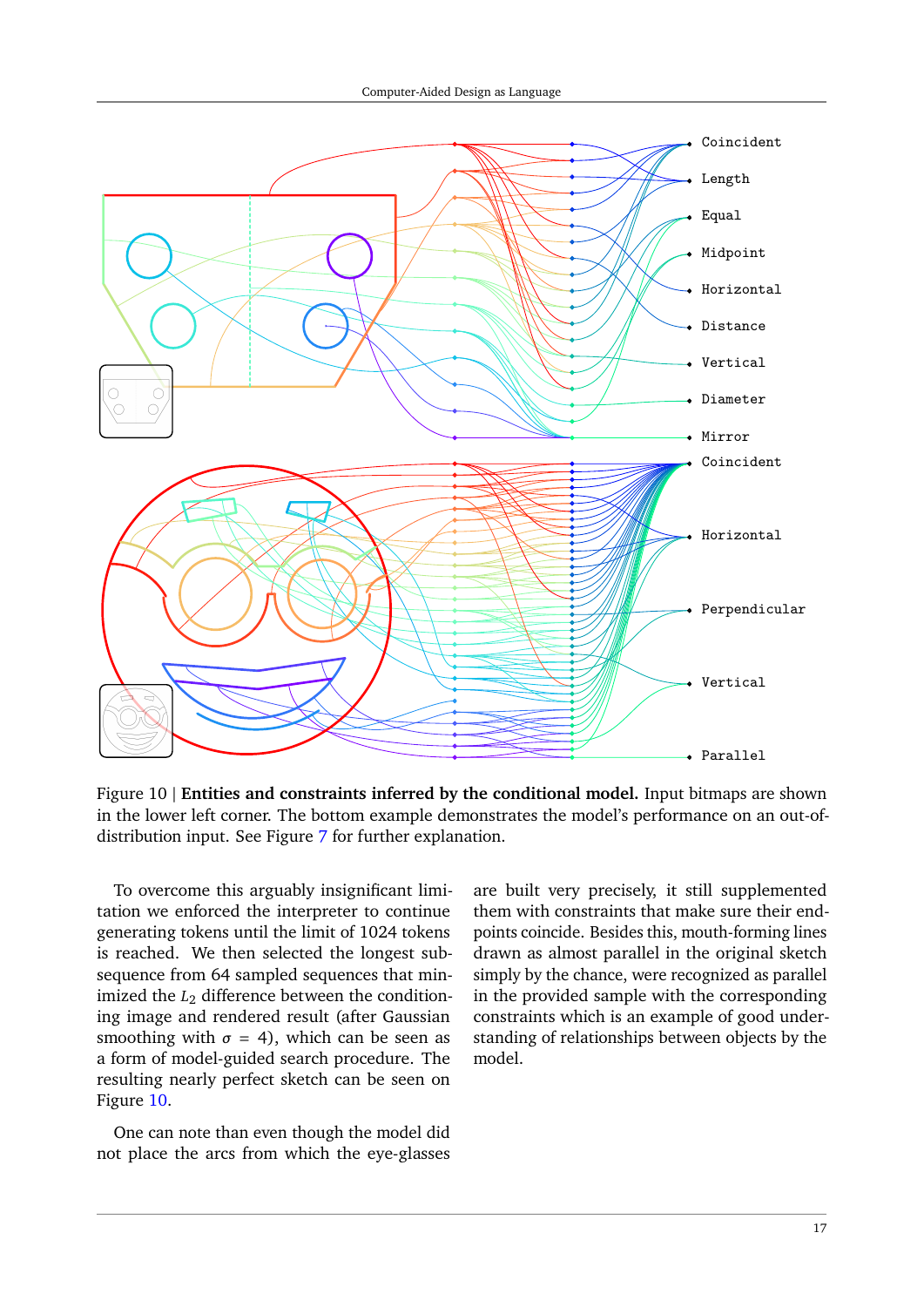# **6. Discussion**

In this work, we have demonstrated how a combination of a general-purpose language modeling technique alongside an off-the-shelf data serialization protocol can be used to effectively solve generation of complex structured objects. We showcased the proposed system on the domain of 2D CAD drawings and developed models that can synthesize geometric primitives and relations between them both unconditionally as well as using a bitmap as a reference. These are only initial proof-of-concept experiments and we are hoping to see more applications taking advantage of the flexibility of the developed interface: conditioning on various sketch properties, inferring constraints given entities and automatically completing drawings, to name a few.

Although we focused our attention on a particular dataset we argue that the approach described in this paper is largely domain-agnostic. In order to adapt the system to a new kind of data, the algorithm designer only needs to provide an appropriate Protocol Buffer specification and if the PB language is too restrictive one can always replace it with a more powerful interpreter. As a straightforward direction for future work, we can consider extending the method to handle 3D. In Onshape, 3D operations bear a lot of similarities with sketch constraints – just like constraints, they can be represented as nested messages containing references to the geometries existing in the scene (*e*.*g*., an extrusion operation refers to a 2D profile to be extruded). Thus, most of the ideas from the present work can be taken verbatim to this new setting.

When it comes to model architecture, there are a few ways in which we can potentially improve it. For example, we can enhance the input fed into the Transformer at every time step by incorporating a visual representation of a partially constructed sketch. There is evidence that this may lead to better performance [\(Ganin et al.,](#page-18-22) [2018\)](#page-18-22) as the model gains more direct access to the holistic state of generation. Another improvement we briefly mentioned in Section [5.3](#page-14-0) is tighter interaction between the model and the CAD software which makes ultimate use of the synthesized

data. For instance, currently, our training procedure does not take into account how the sketch solver would react to adding more entities and constraints. The model is simply trying to imitate valid examples from the dataset. As a result, the model's capacity is not always utilized efficiently: a lot of it may be allocated on capturing the minutiae of sketch parameters with more important properties like solvability and stability being overlooked. Therefore it makes sense to introduce training objectives that are directly correlated with the desired behaviour of the system. This brings us to the territory of reinforcement learning with rich feedback from the software environment, a setting which is much closer to how sketching is done by human designers.

We hope that this work will serve as a stepping stone for further advances in the field of automated CAD but also inspire new ideas and approaches to generative modeling of arbitrary structured data.

### **References**

- <span id="page-17-5"></span>J. Alakuijala, A. Farruggia, P. Ferragina, E. Kliuchnikov, R. Obryk, Z. Szabadka, and L. Vandevenne. Brotli: A general-purpose data compressor. *TOIS*, 2018.
- <span id="page-17-2"></span>H. K. Ault. Using geometric constraints to capture design intent. *JGG*, 1999.
- <span id="page-17-0"></span>B. R. Barbero, C. M. Pedrosa, and R. Z. Samperio. Learning CAD at university through summaries of the rules of design intent. *ITDE*, 2017.
- <span id="page-17-4"></span>Y. Bengio, R. Ducharme, P. Vincent, and C. Janvin. A neural probabilistic language model. *JMLR*, 2003.
- <span id="page-17-1"></span>T. B. Brown, B. Mann, N. Ryder, M. Subbiah, J. Kaplan, P. Dhariwal, A. Neelakantan, P. Shyam, G. Sastry, A. Askell, et al. Language models are few-shot learners. *arXiv preprint arXiv:2005.14165*, 2020.
- <span id="page-17-3"></span>A. Carlier, M. Danelljan, A. Alahi, and R. Timofte. DeepSVG: A hierarchical generative network for vector graphics animation. *arXiv preprint arXiv:2007.11301*, 2020.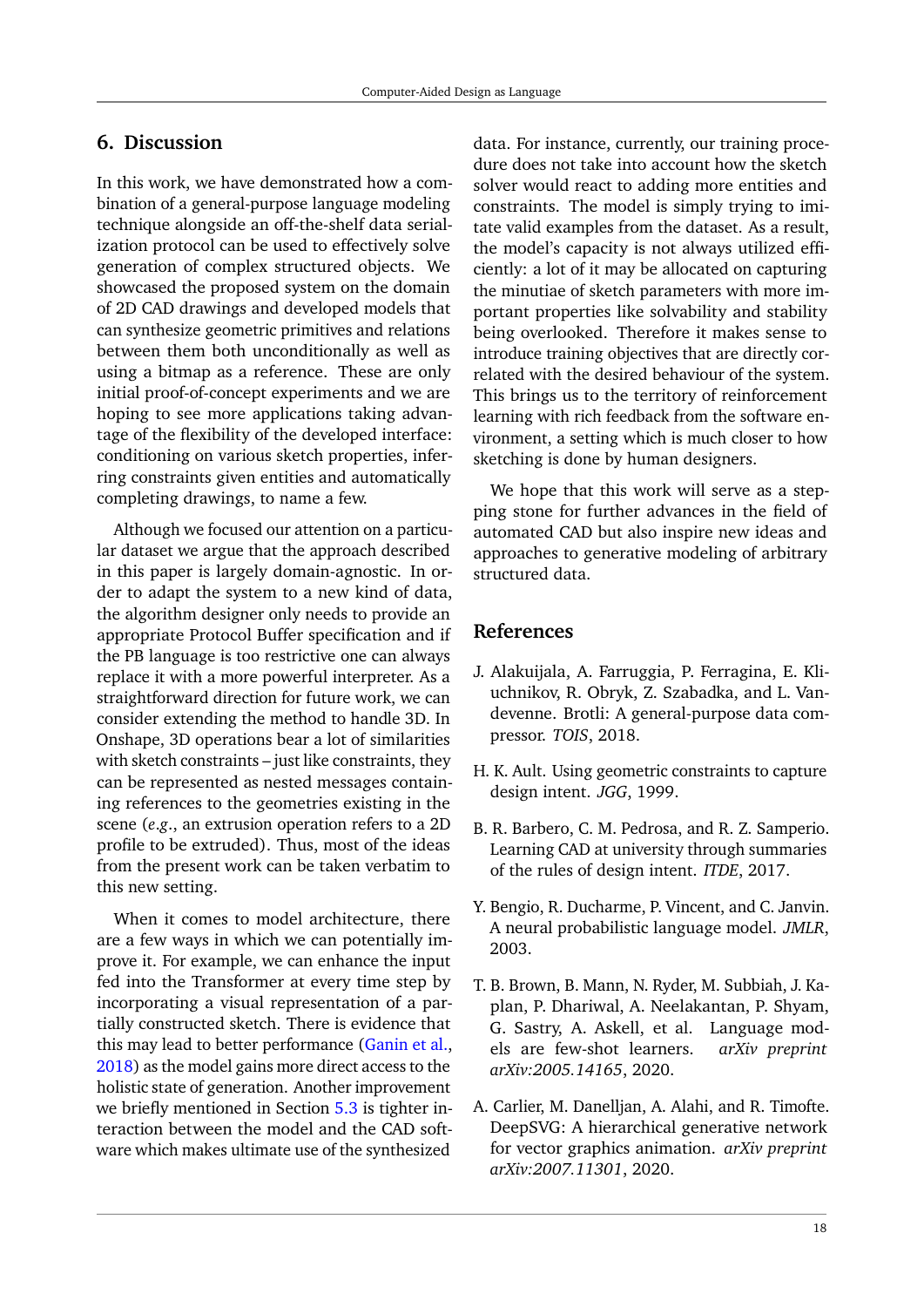- <span id="page-18-15"></span>P. Chastell. Under the hood: Onshape sketches. [https://www.onshape.com/](https://www.onshape.com/en/resource-center/articles/under-the-hood-onshape-sketches) [en/resource-center/articles/](https://www.onshape.com/en/resource-center/articles/under-the-hood-onshape-sketches) [under-the-hood-onshape-sketches](https://www.onshape.com/en/resource-center/articles/under-the-hood-onshape-sketches), 2015. Accessed: 2021-03-10.
- <span id="page-18-2"></span>P. Company, F. Naya, M. Contero, and J. Camba. On the role of geometric constraints to support design intent communication and model reusability. *Computer-Aided Design and Applications*, 2019.
- <span id="page-18-13"></span>P. Dhariwal, H. Jun, C. Payne, J. W. Kim, A. Radford, and I. Sutskever. Jukebox: A generative model for music. *arXiv preprint arXiv:2005.00341*, 2020.
- <span id="page-18-7"></span>D. Dori and K. Tombre. From engineering drawings to 3d CAD models: are we ready now? *Computer-Aided Design*, 1995.
- <span id="page-18-8"></span>D. Dori and L. Wenyin. Automated cad conversion with the machine drawing understanding system: concepts, algorithms, and performance. *SMC*, 1999.
- <span id="page-18-19"></span>A. Dosovitskiy, L. Beyer, A. Kolesnikov, D. Weissenborn, X. Zhai, T. Unterthiner, M. Dehghani, M. Minderer, G. Heigold, S. Gelly, et al. An image is worth 16x16 words: Transformers for image recognition at scale. *arXiv preprint arXiv:2010.11929*, 2020.
- <span id="page-18-12"></span>V. Egiazarian, O. Voynov, A. Artemov, D. Volkhonskiy, A. Safin, M. Taktasheva, D. Zorin, and E. Burnaev. Deep vectorization of technical drawings. In *ECCV*, 2020.
- <span id="page-18-22"></span>Y. Ganin, T. Kulkarni, I. Babuschkin, S. A. Eslami, and O. Vinyals. Synthesizing programs for images using reinforced adversarial learning. In *ICML*, 2018.
- <span id="page-18-5"></span>J. Gilmer, S. S. Schoenholz, P. F. Riley, O. Vinyals, and G. E. Dahl. Neural message passing for quantum chemistry. In *ICML*, 2017.
- <span id="page-18-17"></span>A. Graves. Generating sequences with recurrent neural networks. *arXiv preprint arXiv:1308.0850*, 2013.
- <span id="page-18-18"></span>D. Ha and D. Eck. A neural representation of sketch drawings. *arXiv preprint arXiv:1704.03477*, 2017.
- <span id="page-18-0"></span>N. W. Hartman. Defining expertise in the use of constraint-based cad tools by examining practicing professionals. *EGDJ*, 2005.
- <span id="page-18-21"></span>A. Holtzman, J. Buys, L. Du, M. Forbes, and Y. Choi. The curious case of neural text degeneration. *arXiv preprint arXiv:1904.09751*, 2019.
- <span id="page-18-6"></span>J. Jimenez and J. L. Navalon. Some experiments in image vectorization. *IBM Journal of research and Development*, 1982.
- <span id="page-18-10"></span>D. P. Kingma and M. Welling. Auto-encoding variational bayes. *arXiv preprint arXiv:1312.6114*, 2013.
- <span id="page-18-3"></span>S. Koch, A. Matveev, Z. Jiang, F. Williams, A. Artemov, E. Burnaev, M. Alexa, D. Zorin, and D. Panozzo. ABC: A big CAD model dataset for geometric deep learning. In *CVPR*, 2019.
- <span id="page-18-1"></span>S. Kyratzi and P. Azariadis. A constraint-based framework to recognize design intent during sketching in parametric environments. *Computer-Aided Design and Applications*, 2020.
- <span id="page-18-11"></span>T.-M. Li, M. Lukáč, M. Gharbi, and J. Ragan-Kelley. Differentiable vector graphics rasterization for editing and learning. *SIGGRAPH Asia*, 2020.
- <span id="page-18-20"></span>A. Meurer, C. P. Smith, M. Paprocki, O. Čertík, S. B. Kirpichev, M. Rocklin, A. Kumar, S. Ivanov, J. K. Moore, S. Singh, et al. SymPy: symbolic computing in Python. *PeerJ Computer Science*, 2017.
- <span id="page-18-16"></span>T. Mikolov, M. Karafiát, L. Burget, J. Černock`y, and S. Khudanpur. Recurrent neural network based language model. In *INTERSPEECH*, 2010.
- <span id="page-18-9"></span>V. Nagasamy and N. A. Langrana. Engineering drawing processing and vectorization system. *CVGIP*, 1990.
- <span id="page-18-14"></span>C. Nash, Y. Ganin, S. A. Eslami, and P. Battaglia. PolyGen: An autoregressive generative model of 3D meshes. In *ICML*, 2020.
- <span id="page-18-4"></span>Onshape developers. Onshape website. [https:](https://www.onshape.com/) [//www.onshape.com/](https://www.onshape.com/). Accessed: 2021-03- 10.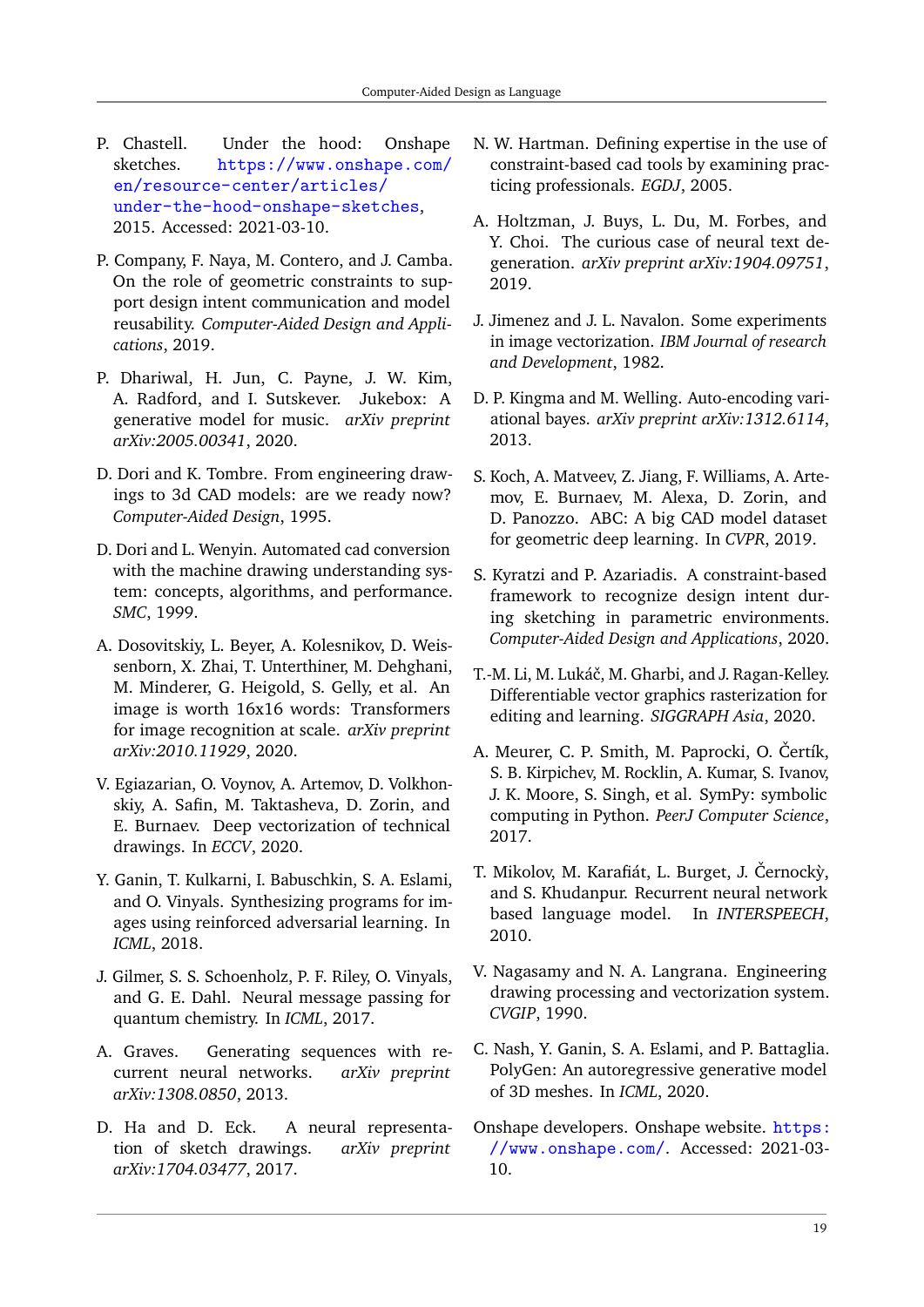- <span id="page-19-14"></span>A. v. d. Oord, N. Kalchbrenner, O. Vinyals, L. Espeholt, A. Graves, and K. Kavukcuoglu. Conditional image generation with PixelCNN decoders. *arXiv preprint arXiv:1606.05328*, 2016.
- <span id="page-19-13"></span>F. Pezoa, J. L. Reutter, F. Suarez, M. Ugarte, and D. Vrgoč. Foundations of JSON schema. In *WWW*, 2016.
- <span id="page-19-2"></span>A. Radford, J. Wu, R. Child, D. Luan, D. Amodei, and I. Sutskever. Language models are unsupervised multitask learners. *OpenAI blog*, 2019.
- <span id="page-19-11"></span>A. Ramesh, M. Pavlov, G. Goh, S. Gray, C. Voss, A. Radford, M. Chen, and I. Sutskever. Zeroshot text-to-image generation. *arXiv preprint arXiv:2102.12092*, 2021.
- <span id="page-19-12"></span>A. Razavi, A. v. d. Oord, and O. Vinyals. Generating diverse high-fidelity images with VQ-VAE-2. *arXiv preprint arXiv:1906.00446*, 2019.
- <span id="page-19-10"></span>P. Reddy, M. Gharbi, M. Lukac, and N. J. Mitra. Im2Vec: Synthesizing vector graphics without vector supervision. *arXiv preprint arXiv:2102.02798*, 2021.
- <span id="page-19-1"></span>A. Rynne and W. Gaughran. Cognitive modeling strategies for optimum design intent in parametric modeling. *Computers in Education Journal*, 2008.
- <span id="page-19-7"></span>A. Seff, Y. Ovadia, W. Zhou, and R. P. Adams. Sketchgraphs: A large-scale dataset for modeling relational geometry in computer-aided design. *arXiv preprint arXiv:2007.08506*, 2020.
- <span id="page-19-4"></span>K. Varda. Google protocol buffers: Google's data interchange format. Technical report, 2008.
- <span id="page-19-3"></span>A. Vaswani, N. Shazeer, N. Parmar, J. Uszkoreit, L. Jones, A. N. Gomez, L. Kaiser, and I. Polosukhin. Attention is all you need. *arXiv preprint arXiv:1706.03762*, 2017.
- <span id="page-19-9"></span>P. Vaxiviere and K. Tombre. Celesstin: CAD conversion of mechanical drawings. *Computer*, 1992.
- <span id="page-19-5"></span>T. Veuskens, F. Heller, and R. Ramakers. CODA: A design assistant to facilitate specifying constraints and parametric behavior in CAD models. 2020.
- <span id="page-19-6"></span>O. Vinyals, M. Fortunato, and N. Jaitly. Pointer networks. In *NeurIPS*, 2015.
- <span id="page-19-8"></span>K. D. Willis, Y. Pu, J. Luo, H. Chu, T. Du, J. G. Lambourne, A. Solar-Lezama, and W. Matusik. Fusion 360 gallery: A dataset and environment for programmatic CAD reconstruction. *arXiv preprint arXiv:2010.02392*, 2020.
- <span id="page-19-0"></span>J.-C. Wu. A study of the learning models employed by industrial design students when learning to use 3D computer-aided design (CAD) software. *International Journal of Arts Education*, 2009.

# **Acknowledgements**

The authors would like to thank Charlie Nash and Georg Ostrovski for helping with the manuscript preparation as well as Igor Babuschkin, David Choi, Nate Kushman, Andrew Kimpton, Jake Rosenfeld, Lana Saksonov, John Rousseau, Greg Guarriello, Andy Brock, Francesco Nori, Aäron van den Oord and Oriol Vinyals for insightful discussions and support.

# **Author Contributions**

YG led the project, designed the data layout and the triplet model, collected the dataset, implemented and conducted the bulk of the experiments, wrote the core of the manuscript. SB implemented and evaluated the conditional model. YL contributed the byte model. EK provided technical support. YG, SB, YL, EK and SS worked on editing the paper.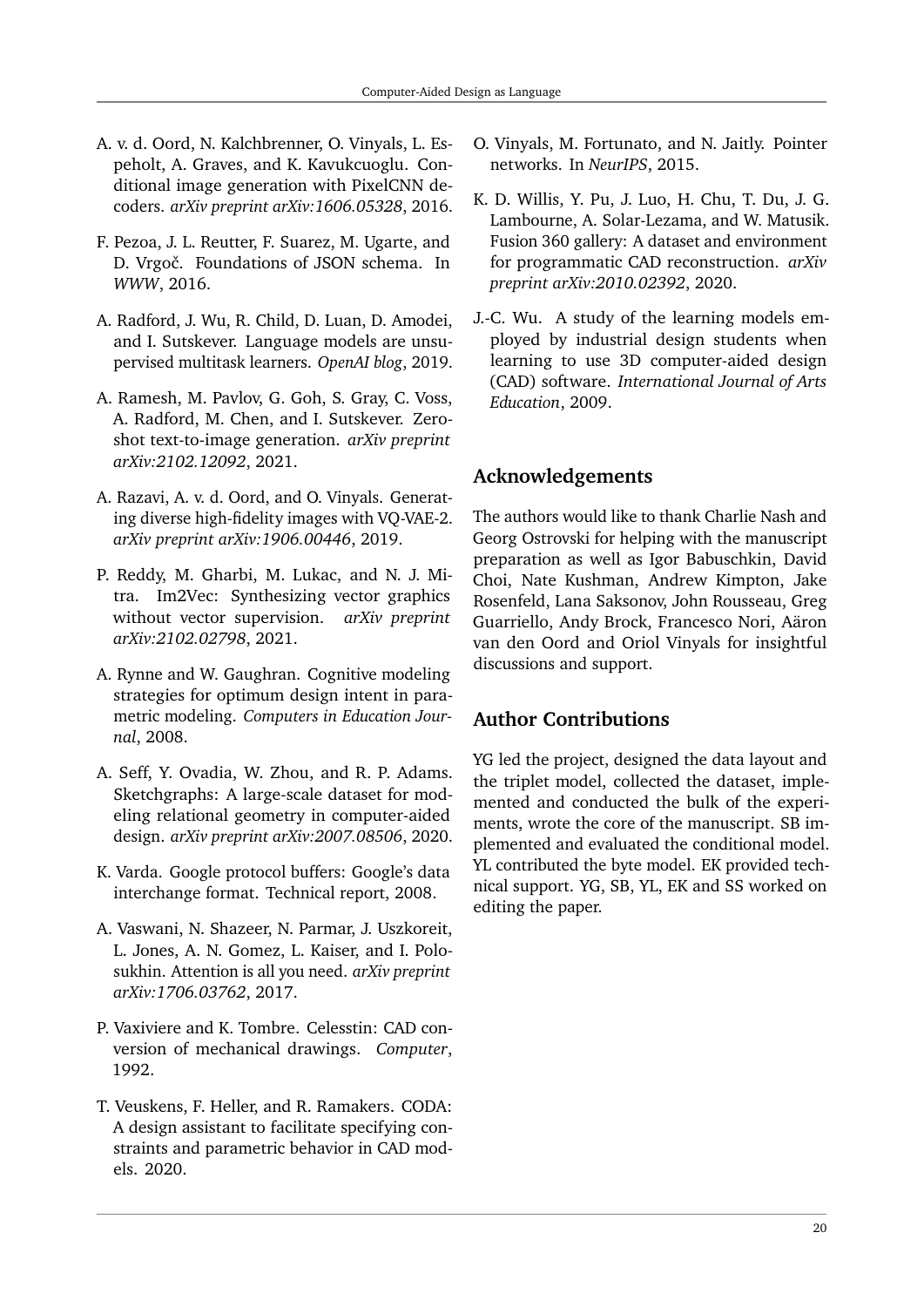# <span id="page-20-0"></span>**A. Object specifications**

This section contains additional details on the object specifications. As mentioned in Section [3.2,](#page-4-1) we rely on the PB language to define the structure for each object type that we would like to handle with our model. Our framework supports all basic constructions on the language including nested messages, **repeated** fields and **oneof** clauses. The latter is especially useful when a particular object may appear in several mutually exclusive configurations: for example, CircleArcEntity represents both arcs and closed circles (for which it does not make sense to specify end points). Sometimes the configuration is determined by a group of preceding field values. In that case, the **oneof** branch is chosen by a special *handler* that observes the fields populated so far. This handler is passed as an *option* to the construction (see DistanceConstraint definition below). Options provide a convenient way to extend the language and make it better suited for a domain of interest. For example, we use the at\_least field option to indicate the minimum number of items in a **repeated** field.

Below we are listing all the supported object specifications. Although most of them are direct adaptations of the JSON structures returned by the Onshape API we made an effort to remove redundant and irrelevant sections. We also attempted to bring our constraint specifications closer to how they behave in the software UI. For instance, the *coincident constraint* can usually be applied to several entities at once. In the API, however, this is translated into a collection of pairwise constraints. In our dataset, we compress this collection back into a single object.

We start with the *sketch entities*:

```
message Vector {
  double x = 1;
  double y = 2;
}
message PointEntity {
  bool is_construction = 1;
  Vector point = 2;
}
```

```
message LineEntity {
  bool is construction = 1;
  Vector start = 2;
  Vector end = 3;
}
message CircleArcEntity {
  bool is_construction = 1;
  Vector center = 2;
  message CircleParams {
    double radius = 1;
  }
  message ArcParams {
    Vector start = 1;
    Vector end = 2;
    bool is_clockwise = 3;
  }
  oneof additional_params {
    CircleParams circle_params = 3;
    ArcParams arc_params = 4;
  }
}
message InterpolatedSplineEntity {
  bool is_construction = 1;
  bool is_periodic = 2;
  repeated Vector interp_points = 3
      [(field_options).at_least = 2];
  Vector start_derivative = 4;
  Vector end_derivative = 5;
  message TrimmedParams {
    double start_phi = 1;
    double end_phi = 2;
  }
  oneof additional_params {
    Empty untrimmed_params = 6;
    TrimmedParams trimmed_params = 7;
  }
}
```
The *constraints* are specified are as follows:

```
message FixConstraint {
  repeated Pointer entities = 1
      [(field_options).at_least = 1];
}
message CoincidentConstraint {
  repeated Pointer entities = 1
      [(field_options).at_least = 2];
}
message ConcentricConstraint {
  repeated Pointer entities = 1
      [(field_options).at_least = 2];
}
```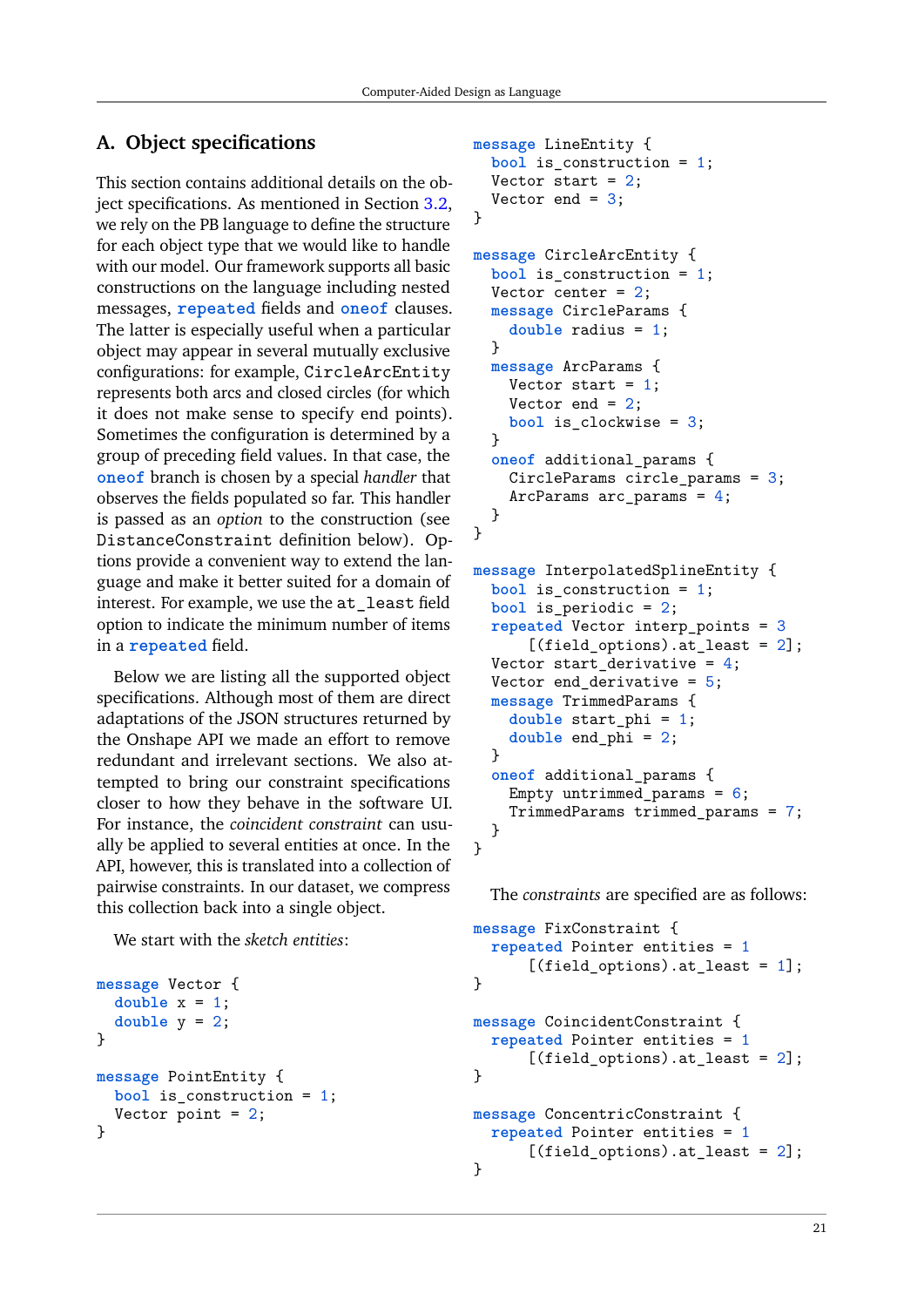```
message EqualConstraint {
  repeated Pointer entities = 1
      [(field_options).at_least = 2];
}
message ParallelConstraint {
 repeated Pointer entities = 1
      [(field_options).at_least = 2];}
message TangentConstraint {
 Pointer first = 1;
 Pointer second = 2;
}
message PerpendicularConstraint {
 Pointer first = 1;
  Pointer second = 2;
}
message MirrorConstraint {
  Pointer mirror = 1;
  message Pair {
   Pointer first = 1;
   Pointer second = 2;
  }
  repeated Pair mirrored_pairs = 2
      [(field_options).at_least = 1];
}
message DistanceConstraint {
  Pointer first = 1;
  Pointer second = 2;
  enum Direction {
    HORIZONTAL = 0;
    VERTICAL = 1;
   MINIMUM = 2;}
  Direction direction = 3;
  double length = 4;
  enum Alignment {
   ALIGNED = 0;ANTI_ALIGNED = 1;
  }
  enum HalfSpace {
    NOT AVAILABLE = 0;
   LEFT = 1;
   RIGHT = 2;}
  message HalfSpaceParams {
   HalfSpace half_space_first = 1;
   HalfSpace half_space_second = 2;
  }
```

```
oneof additional_params {
    option (oneof_options).handler =
        "select_distance_params";
    // The actual definition of the
    // handler is shown further in
    // the text.
    Alignment alignment = 5;
   HalfSpaceParams
        half_space_params = 6;
 }
}
message LengthConstraint {
 Pointer entity = 1;
  double length = 2;
}
message DiameterConstraint {
  Pointer entity = 1;
  double length = 2;
}
message RadiusConstraint {
  Pointer entity = 1;
  double length = 2;
}
message AngleConstraint {
  Pointer first = 1;
  Pointer second = 2;
  double angle = 3;
}
message HorizontalConstraint {
  repeated Pointer entities = 1
      [(field_options).at_least = 1];}
message VerticalConstraint {
  repeated Pointer entities = 2
      [(field_options).at_least = 1];
}
message MidpointConstraint {
  Pointer midpoint = 1;
  message Endpoints {
    Pointer first = 1;
    Pointer second = 2;
  }
  oneof additional_params {
    Endpoints endpoints = 2;
    Pointer entity = 3;
 }
}
```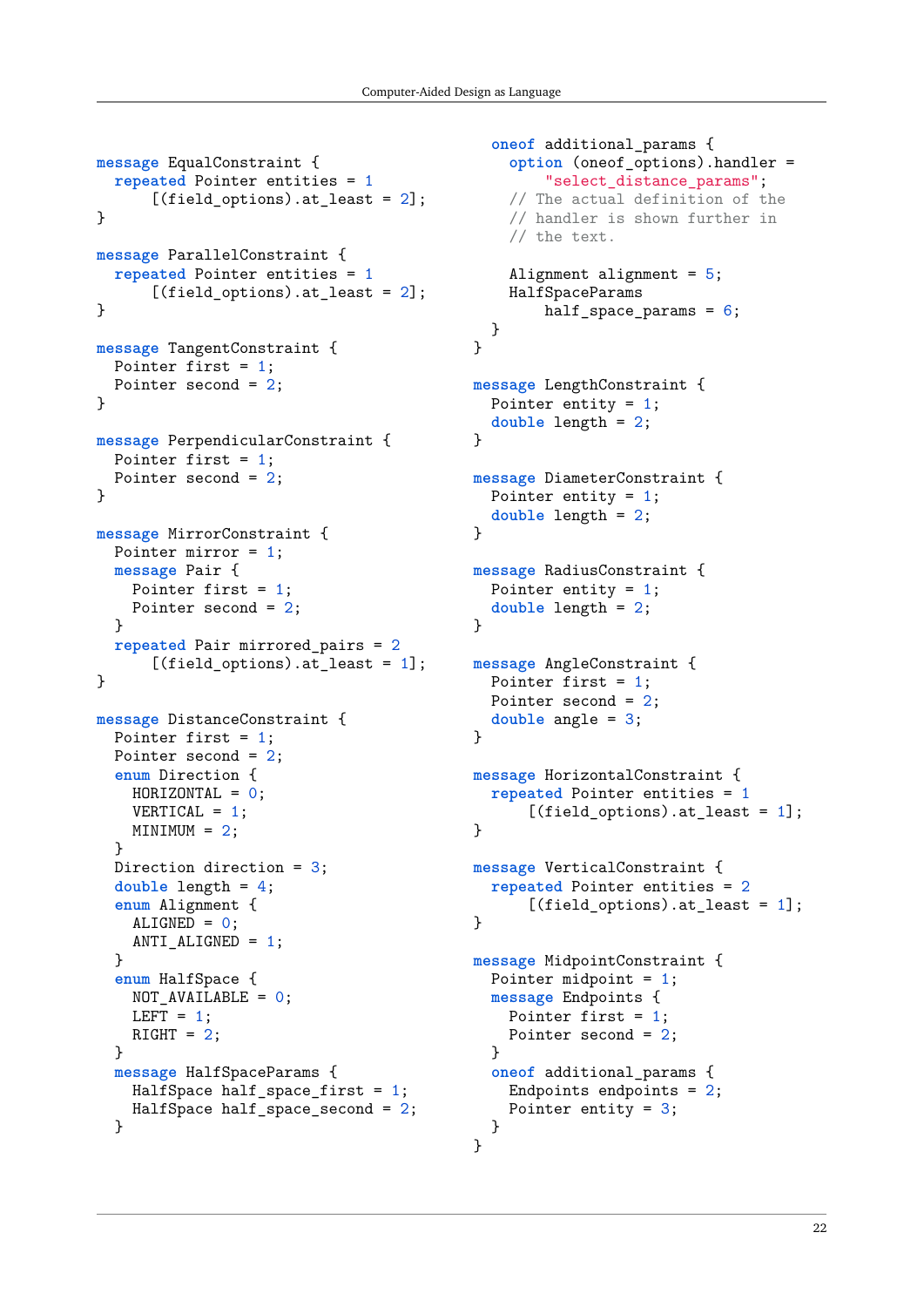<span id="page-22-1"></span>

| <b>Regular expression</b>                                       | Range                |
|-----------------------------------------------------------------|----------------------|
| Discrete tokens                                                 |                      |
| objects\.kind                                                   | $\{0, 1\}$           |
| $.*\$ .entity.kind                                              | $\{0, 1, 2, 3\}$     |
| $.*\backslash$ . $\mathtt{constraint}.$ kind                    | $\{0, \ldots, 15\}$  |
| $.*\iota$ .is_construction                                      | $\{0, 1\}$           |
| $.*\iota$ .is_clockwise                                         | $\{0, 1\}$           |
| $.*\iota$ .is_periodic                                          | $\{0, 1\}$           |
| $.*\backslash$ .additional_params                               | $\{0, 1\}$           |
| .*\.(entity entities first second midpoint mirror)              | $\{0, \ldots, 255\}$ |
| $.* \backslash$ .direction                                      | $\{0, 1, 2\}$        |
| $.*\$ .alignment                                                | $\{0, 1\}$           |
| .*\.half_space_(first second)                                   | $\{0, 1, 2\}$        |
| Continuous tokens                                               |                      |
| .*\.(point start end center interpolation_points)\.(x y)        | $[-1.0, 1.0]$        |
| $.*\backslash$ . (start   end) _derivative $\backslash$ . (x y) | $[-100.0, 100.0]$    |
| $.*\backslash$ . (start   end) _phi                             | [0.0, 3.0]           |
| $.*\$ .radius                                                   | [0.0, 1.0]           |
| $.*\.\$                                                         | $[0.0, 2\sqrt{2}]$   |
| $.*\ .$ angle                                                   | $[-10.0, 10.0]$      |

Table 3 | **Token groups** used in our experiments. The *left column* contains python-style regular expressions isolating specific subsets of tokens (*i*.*e*., dotted paths of the corresponding fields). The *right column* shows the ranges of values for each group.

The handler in DistanceConstraint is defined as a python function:

```
def select_distance_params(obj):
  if obj.direction in {"HORIZONTAL",
                       "VERTICAL"}:
   return 0
  else:
    return 1
```
field identifiers. For each group we provide the range of possible values.

# **C. Additional statistics**

We present the distributions of a variety of additional sketch statistics in Figure [11.](#page-23-0) These results are discussed in Section [5.3.](#page-14-0)

# <span id="page-22-0"></span>**B. Token groups**

Table [3](#page-22-1) details the specific grouping of tokens used in our experiments. Groups are defined by regular expressions matching subsets of dotted